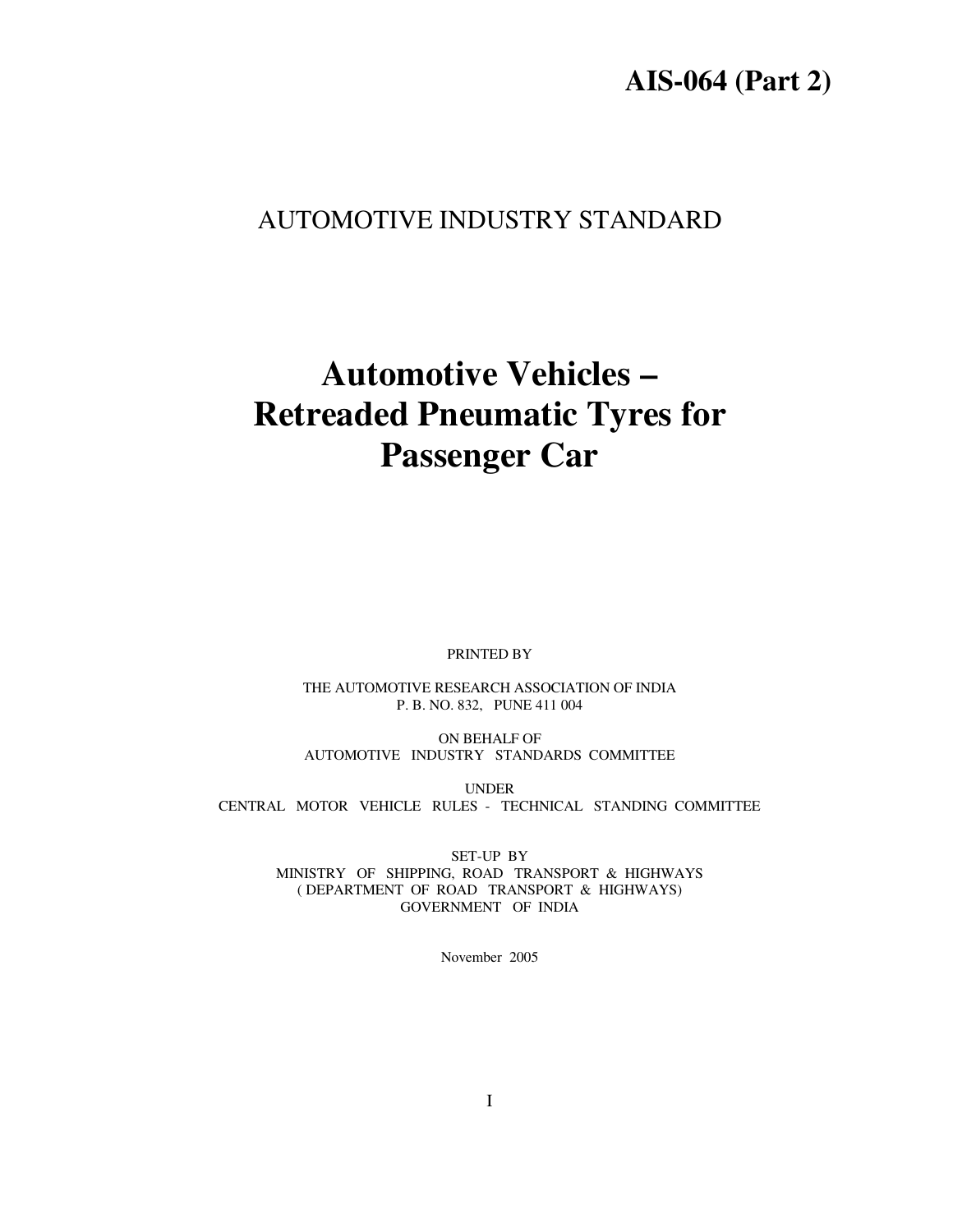## Status chart of the Standard to be used by the purchaser for updating the record

| Sr.<br>No. | Corr-<br>igenda. | Amend-<br>ment | <b>Revision</b> | Date | <b>Remark</b> | Misc. |
|------------|------------------|----------------|-----------------|------|---------------|-------|
|            |                  |                |                 |      |               |       |
|            |                  |                |                 |      |               |       |
|            |                  |                |                 |      |               |       |
|            |                  |                |                 |      |               |       |
|            |                  |                |                 |      |               |       |
|            |                  |                |                 |      |               |       |
|            |                  |                |                 |      |               |       |

**General remarks:**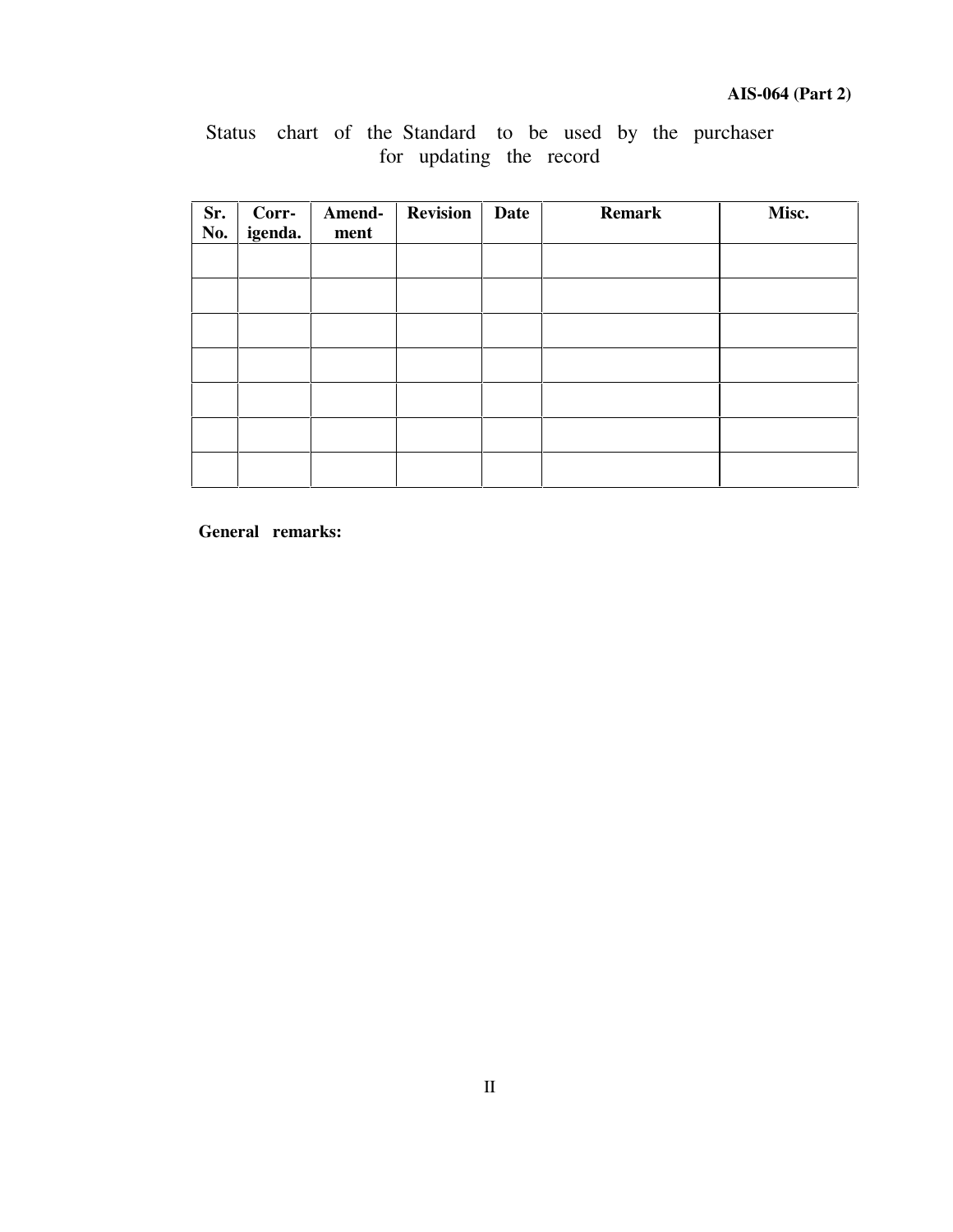#### **INTRODUCTION**

The Government of India felt the need for a permanent agency to expedite the publication of standards and development of test facilities in parallel when the work on the preparation of the standards is going on, as the development of improved safety critical parts can be undertaken only after the publication of the standard and commissioning of test facilities. To this end, the Ministry of Surface Transport (MoST) has constituted a permanent Automotive Industry Standards Committee (AISC) vide order No. RT-11028/11/97-MVL dated September 15,1997. The standards prepared by AISC will be approved by the permanent CMVR Technical Standing Committee (CTSC). After approval, the Automotive Research Association of India, (ARAI), Pune, being the secretariat of the AIS Committee, has published this standard. For better dissemination of this information ARAI may publish this document on their Web site.

The retreaded pneumatic tyre is an important safety critical item. Now steps have been taken to place retreaded tyres on a similar footing to "OE" tyres with the introduction of this standard. To ensure safety of operation of retreaded tyres and vehicles, there was a need for a standard specifying the performance requirements of the retreaded pneumatic tyres.

Considerable assistance has been taken from ECE R 108 ( Amendment 1, Supplement 1 to the original version of the regulation- date of entry into force Oct. 30, 2003) "Uniform provisions concerning the approval for production of retreaded pneumatic tyres for motor vehicles and their trailers" and National and International tyre standards.

The Automotive Industry Standards Committee (AISC) responsible for preparation of this standard is given in Annex : H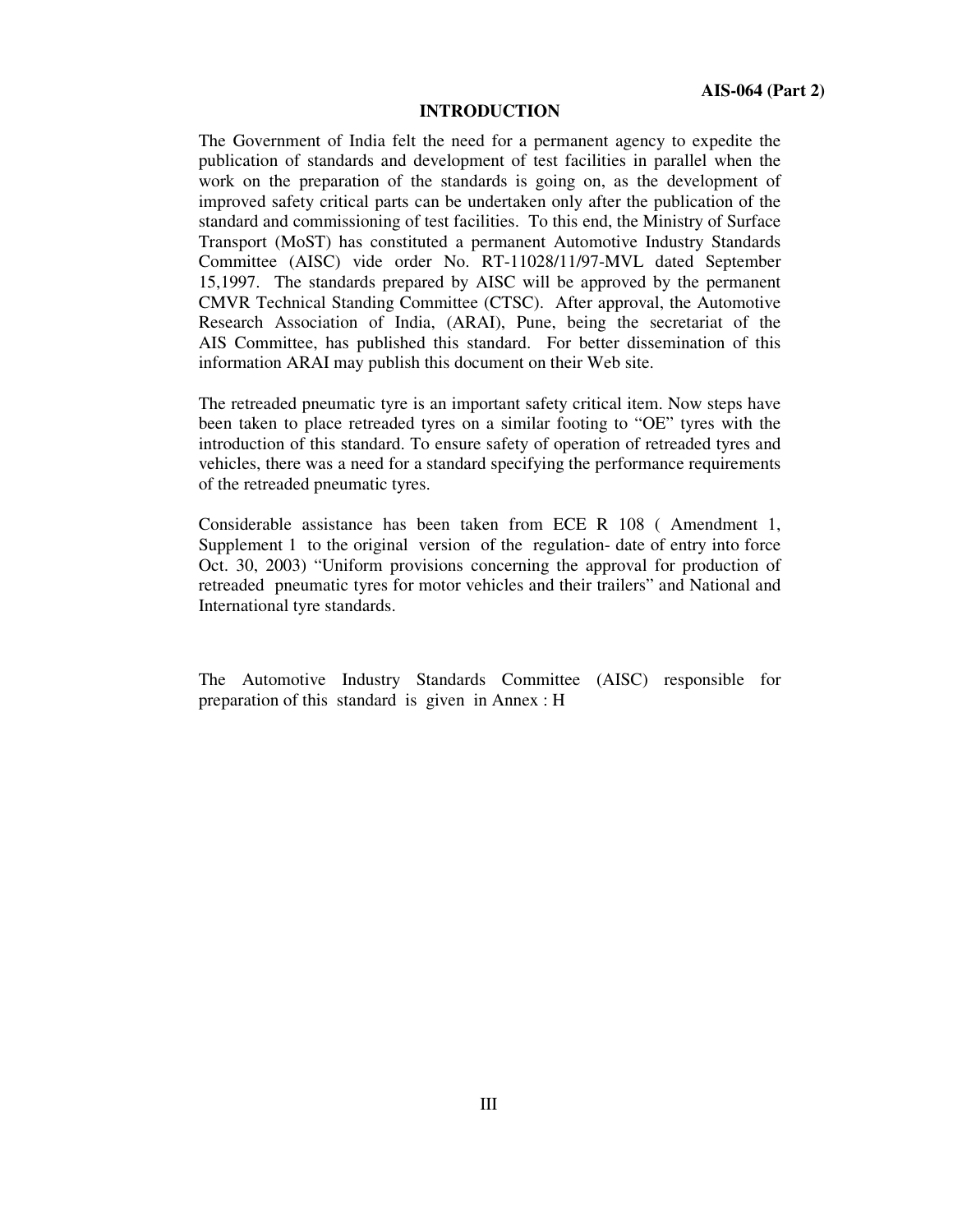## **Automotive Vehicles -Retreaded Pneumatic Tyres for Passenger Car**

#### **1.0 SCOPE**

This standard prescribes to the production of retreaded tyres indended to be fitted to private (passenger) cars and their trailers used on the road. It does not however apply to:

- 1.1 Retreaded tyres for commercial vehicles and their trailers.
- 1.2 Retreaded tyres with a speed capability below 120 km/h or above 240 km/h. (limit of below 120km/hr is not applicable for bias ply tyres)
- 1.3 Tyres for cycles and motor cycles.
- 1.4 Tyres originally produced without speed symbols. (This clause shall be applicable after 3 years from the date of commencement of tyre approval of new tyres)
- 1.5 Tyres originally produced without type approval. (This clause shall be applicable after 3 years from the date of commencement of tyre approval of new tyres)
- 1.6 Tyres designed exclusively for competition or off road use and marked accordingly.
- 1.7 Tyres designated as "T" type temporary use spares.

#### **2.0 REFERENCES**

- 2.1 ECE R 108 : Uniform provisions concerning the Approval for Production of Retreaded Pneumatic Tyres for Motor Vehicles and their Trailers
- 2.2 AIS-044 (Part 2): Automotive Vehicles Pneumatic Tyres for Passenger Car Vehicles
- **3.0 DEFINITIONS – see also figure in Annex G**
- 3.1 "**Range of retreaded pneumatic tyres**" means a range of retreaded pneumatic tyres as quoted in Paragraph 5.1.4
- 3.2 "**Structure**" of a pneumatic tyre means the technical characteristics of the tyre's carcass. The following structures are distinguished in particular:
- 3.2.1 "**Diagonal or "bias-ply**" describes a pneumatic-tyre structure in which the ply cords extend to the beads and are laid at alternate angles of substantially less than  $90^{\circ}$  to the centre line of the tread;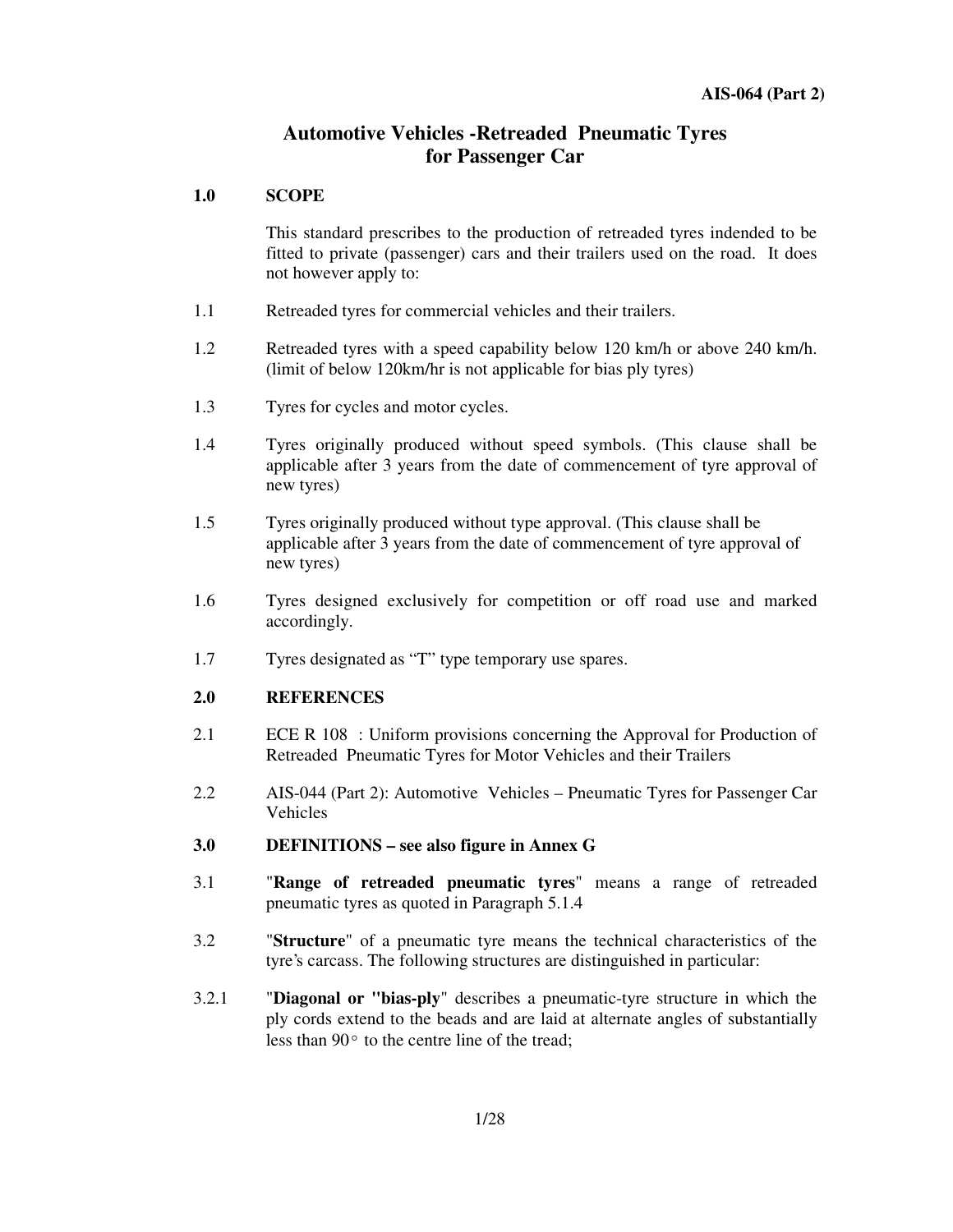- 3.2.2 "**Bias-belted**" describes a pneumatic-tyre structure of diagonal (bias-ply) type in which the carcass is restricted by a belt comprising two or more layers of substantially inextensible cord material laid at alternate angles close to those of the carcass;
- 3.2.3 "**Radial**" describes a pneumatic tyre structure in which the ply cords extend to the beads and are laid substantially at 90° to the centre line of the tread, the carcass being stabilised by an essentially inextensible circumferential belt;
- **3.3 "Category of Use"**
- 3.3.1 **Normal tyre** is a tyre intended for normal road use only.
- 3.3.2 " **Snow tyre** " is a tyre whose tread pattern, or tread pattern and structure is primarily designed to ensure in mud and fresh or melting snow, a performance better than that of a normal tyre. The tread pattern of a snow tyre generally consists of groove (rib) and solid block elements more widely spaced than on a normal tyre.
- 3.3.3 **Temporary use spare tyre** is a tyre different from that intended to be fitted to any vehicle for normal driving conditions but intended only for temporary use under restricted driving conditions.
- 3.3.4 **"T" type temporary use spare tyre** is a type of temporary use spare tyre designed for use at inflation pressures higher than those established for standard and reinforced tyres.
- **3.4** "**Bead**" means the part of a pneumatic tyre which is of such shape and structure as to fit the rim and hold the tyre on it.
- **3.5** "**Cord**" means the strands forming the fabric of the plies in pneumatic tyre
- **3.6** "Ply" means a layer of "rubber" coated parallel cords.
- **3.7 "Belt"** applies to a radial ply or bias belted tyre and means a layer or layers of material or materials underneath the tread, laid substantially in the direction of the center line of the tread to restrict the carcass in a circumferential direction.
- **3.8 "Breaker"** applies to a diagonal ply tyre and means an intermediate ply between the carcass and tread.
- **3.9 "Chafer"** means material in the bead area to protect the carcass against chafing or abrasion by the wheel rim.
- **3.10** "**Carcass**" means that structural part of a pneumatic tyre other than the tread and outermost "rubber" side walls which, when inflated, supports the load.
- **3.11** "**Tread**" means that part of a pneumatic tyre which is designed to come into contact with the ground, protects the carcass against mechanical damage and contributes to ground adhesion.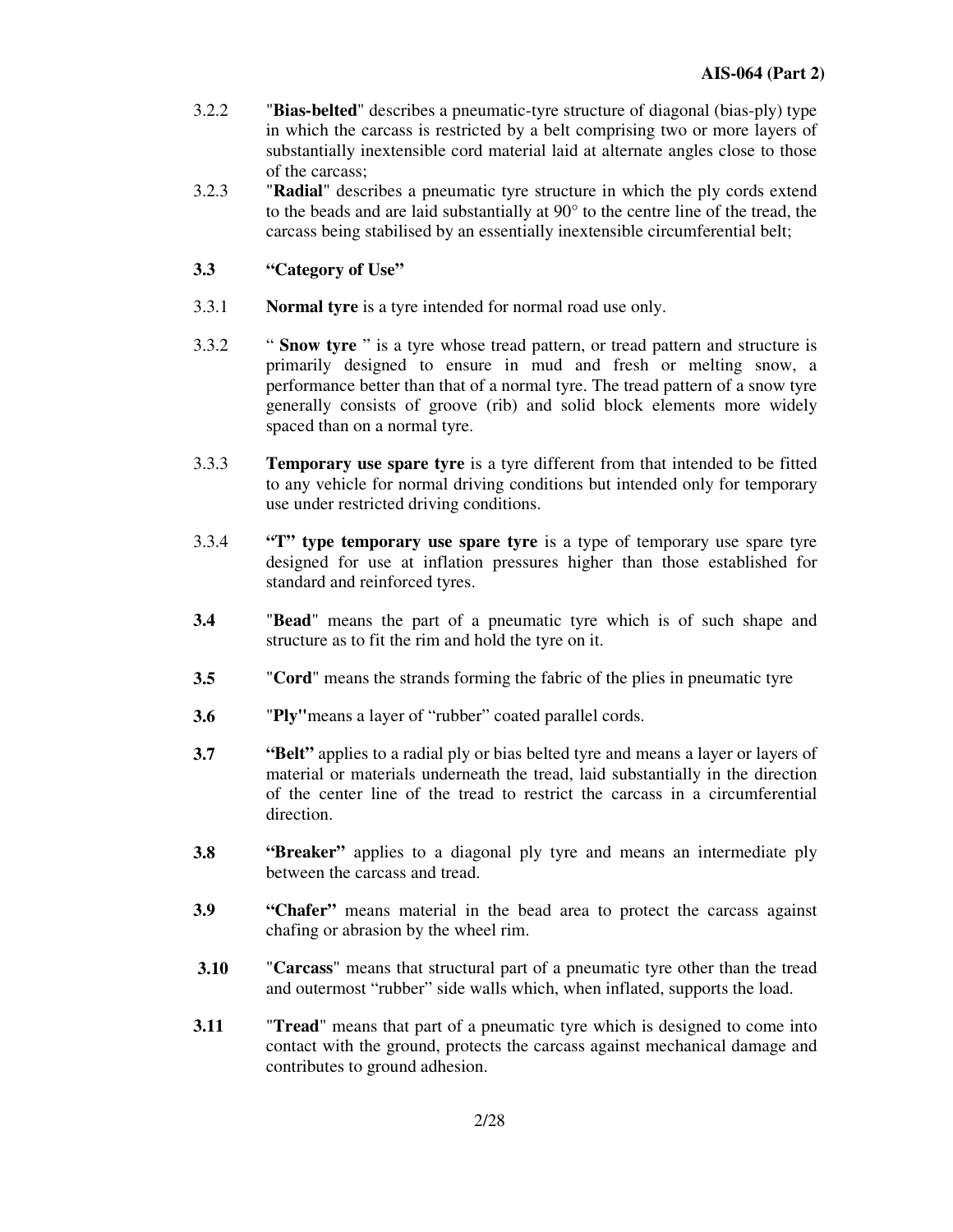- **3.12** "**Side wall"** means the part of a pneumatic tyre between the tread and the area designed to be covered by the rim flange.
- **3.13 " Lower area of tyre"** means the area included between the line of maximum section width of a tyre and area designed to be covered by the edge of rim.
- **3.14** "**Tread groove**" means the space between the adjacent ribs or blocks in the tread pattern.
- **3.15 "Principal grooves"** means the wide grooves situated in the central zone of the tread, which cover approximately three-quarters of the breadth of the tread.
- **3.16** "**Section width**" means the linear distance between the outsides of the side walls of an inflated pneumatic tyre, when fitted to the specified measuring rim, and excluding elevations due to labelling (marking), decoration or protective bands or ribs.
- **3.17** "**Overall width**" means the linear distance between the outsides of the sidewalls of an inflated pneumatic tyre, when fitted to the specified measuring rim and including labelling (marking), decoration and protective bands or ribs.
- **3.18** " **Nominal Section height**" means a distance equal to half the difference between the outer diameter of the tyre and the nominal rim diameter.
- **3.19** "**Nominal aspect ratio (Ra)"** means the one hundred times the number obtained by dividing the number expressing the nominal section height by the number expressing the nominal section width, both dimensions being in the same units.
- **3.20** "**Outer diameter**" means the overall diameter of an inflated newly retreaded tyre.
- **3.21** "**Tyre-size designation**" means a designation showing:
- 3.21.1 **The nominal section width**. This must be expressed in millimeters, except in cases of tyres for which the size designation is shown in the first column of the tables in Annex A of AIS-044 (Part2).
- 3.21.2 **The nominal aspect ratio** except in cases of tyres for which the size designation is shown in the first column of the tables in Annex A of AIS-044 (Part2).
- 3.21.3 **A conventional number " d"** (the " d" symbol) denoting the nominal rim diameter of the rim and corresponding to its diameter expressed either by codes (numbers below 100) or in millimeters (numbers above 100). Numbers corresponding to both types of measurements may be used in the designation.
- **3.22** "**Nominal rim diameter (d)"** means the diameter of the rim on which a tyre is designed to be mounted.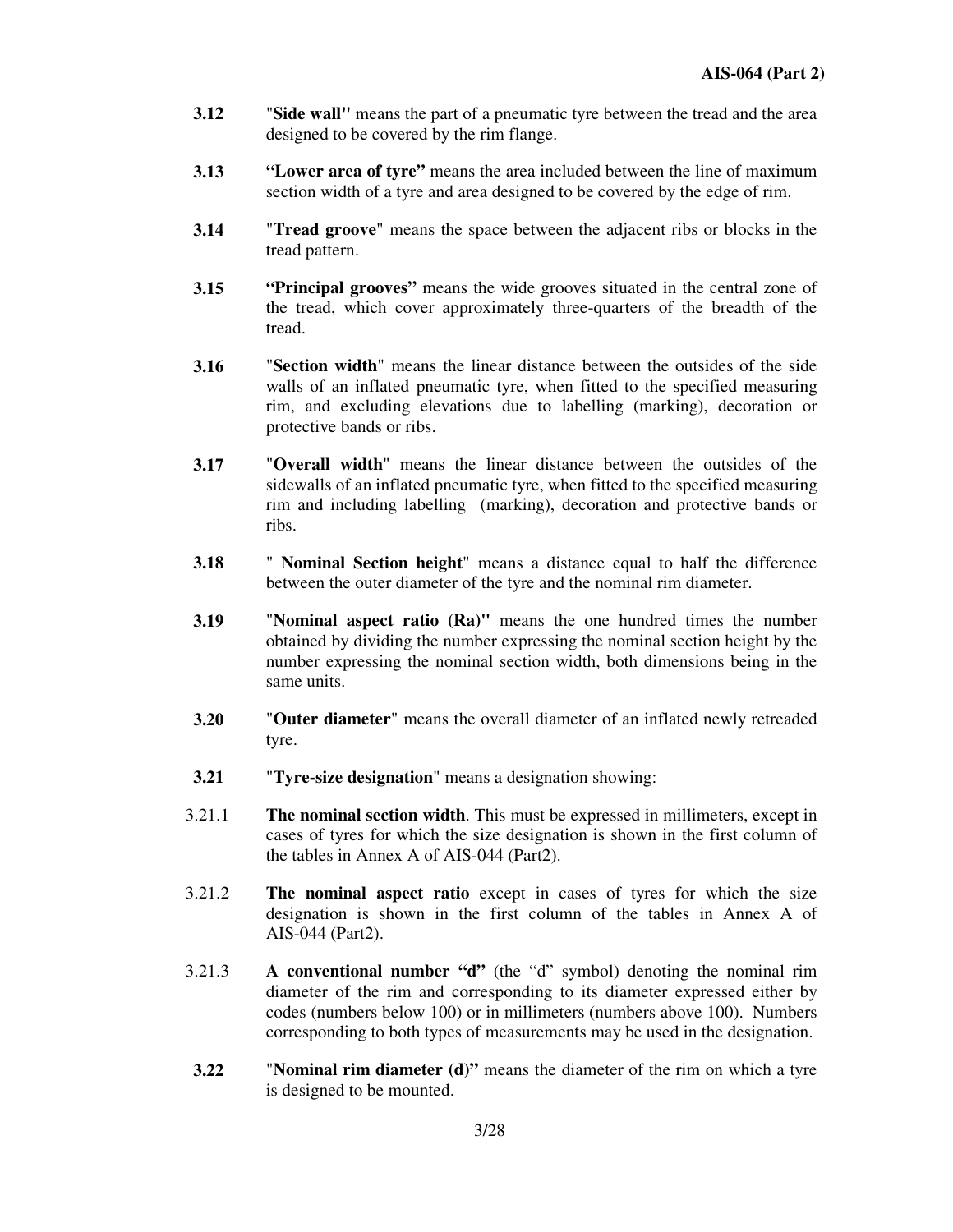- **3.23** "**Rim**" means the support, either for a tyre-and-tube assembly, or for a tubeless tyre, on which the tyre beads are seated.
- **3.24** "**Measuring rim**" means the rim specified as a 'measuring rim width' or 'design rim width' for a particular tyre designation in any edition of one or more of the International Tyre Standards.
- **3.25** "**Test rim**" means any rim specified as approved or recommended or permitted in one of the International Tyre Standards for a tyre of that size designation and type.
- **3.26 " International Tyre Standard"** means any one of the following standard documents:
	- a) The European Tyre and Rim Technical Organisation (ETRTO): 'Standard Manual'
	- b) The Tire and Rim Association Inc. (TRA): 'Year Book'
	- c) The Japan Automobile Tire Manufacturers Association (JATMA): 'Year Book'
- **3.27** "**Chunking**" means the breaking away of pieces of rubber from the tread;
- **3.28** "**Cord separation**" means the parting of the cords from their rubber coating;
- **3.29** "**Ply separation**" means the parting of adjacent plies;
- **3.30** "**Tread separation**" means the pulling away of the tread from the carcass
- **3.31** "**Tread-wear indicators**" means the projections within the tread grooves designed to give a visual indication of the degree of wear of the tread
- **3.32 " Service description"** means the specific combination of the load index and speed symbol of the tyre.
- **3.33** "**Load index**" means a numerical code which indicates the maximum load the tyre can support. The list of load indices and the corresponding loads are shown in Annex A.
- **3.34** "**Speed symbol**" means an alphabetical symbol indicating the speed at which the tyre can carry the load given by the associated load index.

The speed symbols and corresponding speeds are shown in the table below:

| Speed Category symbol   Maximum speed (km/h) |     |
|----------------------------------------------|-----|
|                                              | 120 |
| М                                            | 130 |
|                                              | 140 |
|                                              | 150 |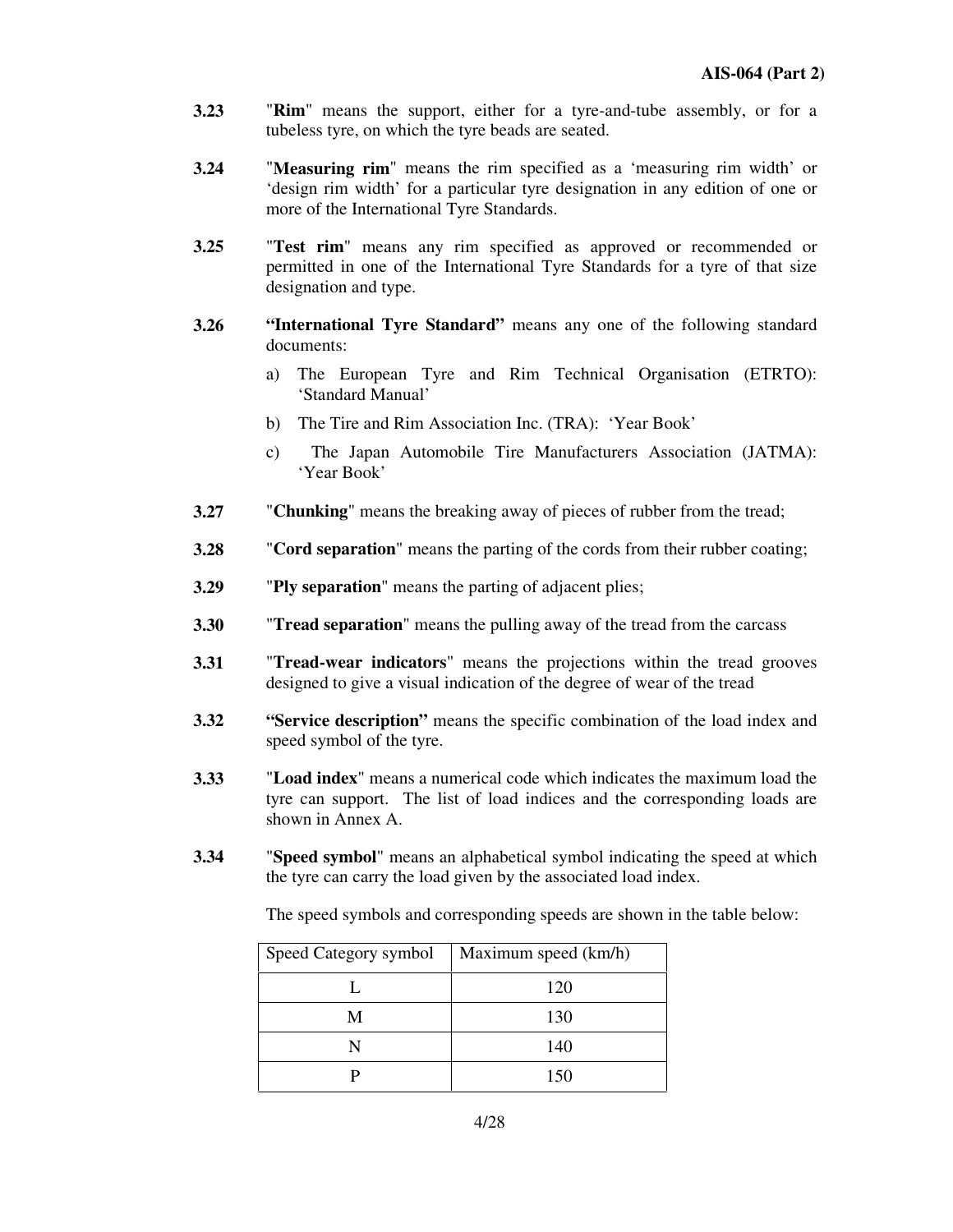|             | 160 |
|-------------|-----|
| $\mathbf R$ | 170 |
| S           | 180 |
| T           | 190 |
| U           | 200 |
| H           | 210 |
|             | 240 |

- **3.35** "**Maximum Load rating'** means the maximum mass which the tyre is rated to support.
- **3.35.1** For speed not exceeding 210 km/h the maximum load rating shall not exceed the value associated with the load capacity index of the tyre.
- **3.35.2** For speed higher than 210km/h, but not exceeding 240 km/h (tyres classified with Speed Category Symbol "V") the maximum load rating shall not exceed the percentage of the value associated with the load capacity index of the tyre, indicated in the table below, with reference to the speed capability of the car to which the tyre is fitted.

| Maximum speed (km/h) | Maximum Load Rating $(\%)$ |
|----------------------|----------------------------|
| 215                  | 98.5                       |
| 220                  | 97                         |
| 225                  | 95.5                       |
| 230                  | 94                         |
| 235                  | 92.5                       |
| 240                  |                            |

For intermediate maximum speeds linear interpolations of the maximum load rating is permissible.

- **3.36** " **Retreading production unit**" means a site or group of localized sites where finished retread tyres are produced.
- **3.37** "**Retreading**" means the generic term for reconditioning a used tyre by replacing the worn tread with new material. It may also include renovation of the outermost sidewall surface. It covers the following process methods:
- **3.37.1** " **Top capping**" replacement of the tread
- **3.37.2** " **Re-capping**" replacement of the tread and with the new material extending over part of the sidewall.
- **3.37.3** " **Bead to bead**" replacement of the tread and renovation of the sidewall including all or part of the lower area of the tyre.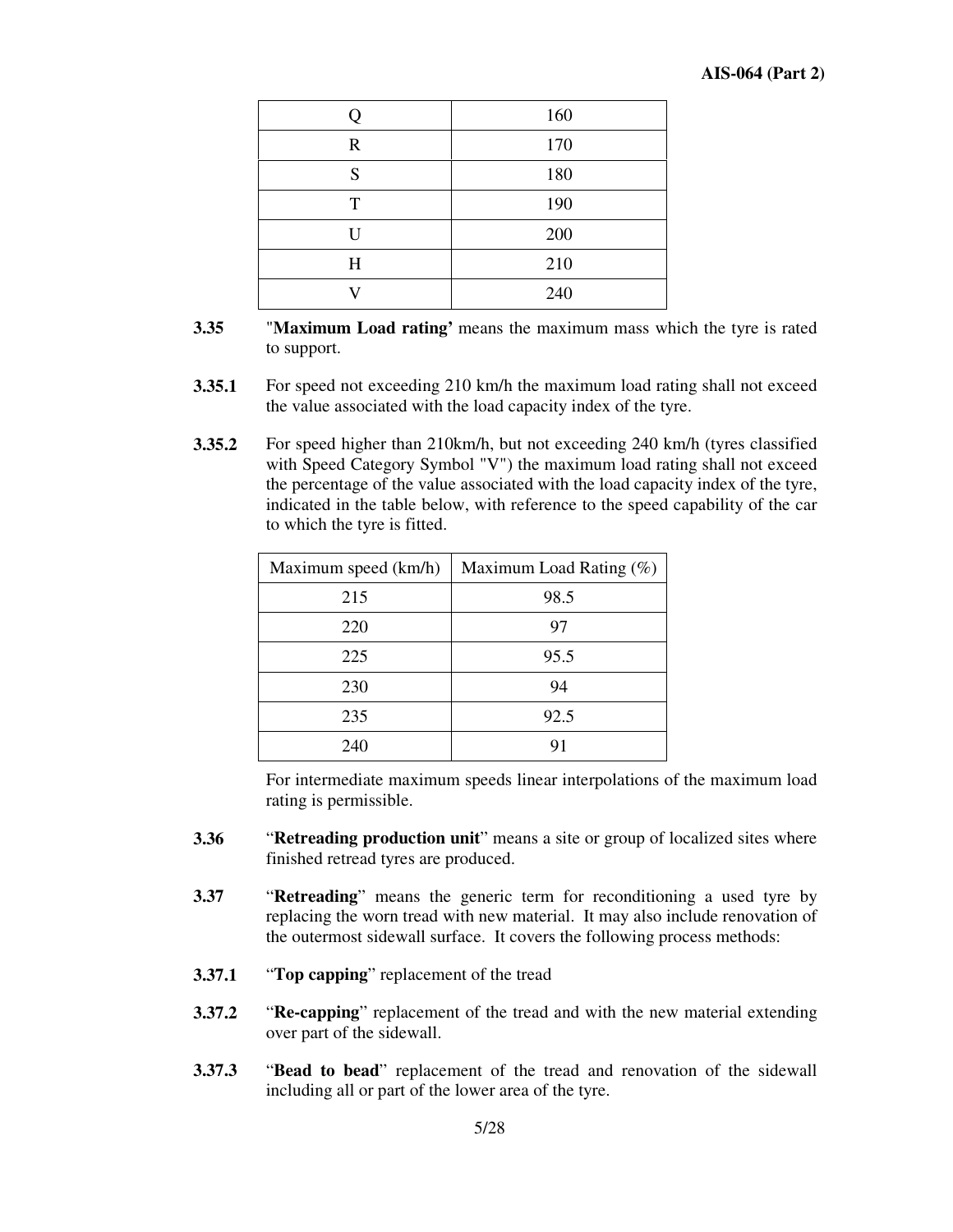- **3.38** "Casing" is the worn tyre comprising carcass and remaining tread and sidewall material.
- **3.39 "Buffing**" is the process of removing old material from the casing to prepare the surface for the new material.
- **3.40** "**Repair**" is the remedial work carried out to damaged casings within recognized limits.
- **3.41 Tread material**" is material in a condition suitable for replacing the worn tread. It can be in several forms for example:
- **3.41.1** "**Camel-back**" pre-cut lengths of material which have been extruded to give the required cross section profile and subsequently fitted cold to the prepared casing. The new material must be cured.
- **3.41.2** "**Strip-wound**" a ribbon of tread material which is directly extruded and wound on to the prepared casing and build up to the required cross sectional contour. The new material must be cured.
- **3.41.3** "Direct extrusion" tread material extruded to give the required cross sectional profile and directly extruded on the prepared casing. The new material must be cured.
- **3.41.4** "**Pre-cured**" a previously formed and cured tread applied directly to the prepared casing. The new material must be bonded to the casing.
- **3.42** " **Sidewall Veneer**" is material used to cover the sidewalls of the casing thereby allowing the required markings to be formed.
- **3.43** " Cushion gum" is material used as a bonding layer between new tread and casing and for repairing minor damage.
- **3.44** "**Cement**" is an adhesive solution to hold new materials in place prior to the curing process.
- **3.45** " Cure" is the terms used to describe the change in physical properties of the new material which is brought about usually by the application of heat and pressure for a set period of time under controlled conditions.
- **3.46** " **Radial run out**" means the variation in radius of the tyre measured around the outer circumference of the tread surface.
- **3.47** "**Imbalance**" means a measurement of the variation in distribution of mass around the center axis of the tyre. It can be measured as other "Static" or "Dynamic" imbalance.

#### **4.0 MARKINGS**

4.1 An example of the arrangement of retreaded tyre markings is shown in Annex B to this Standard.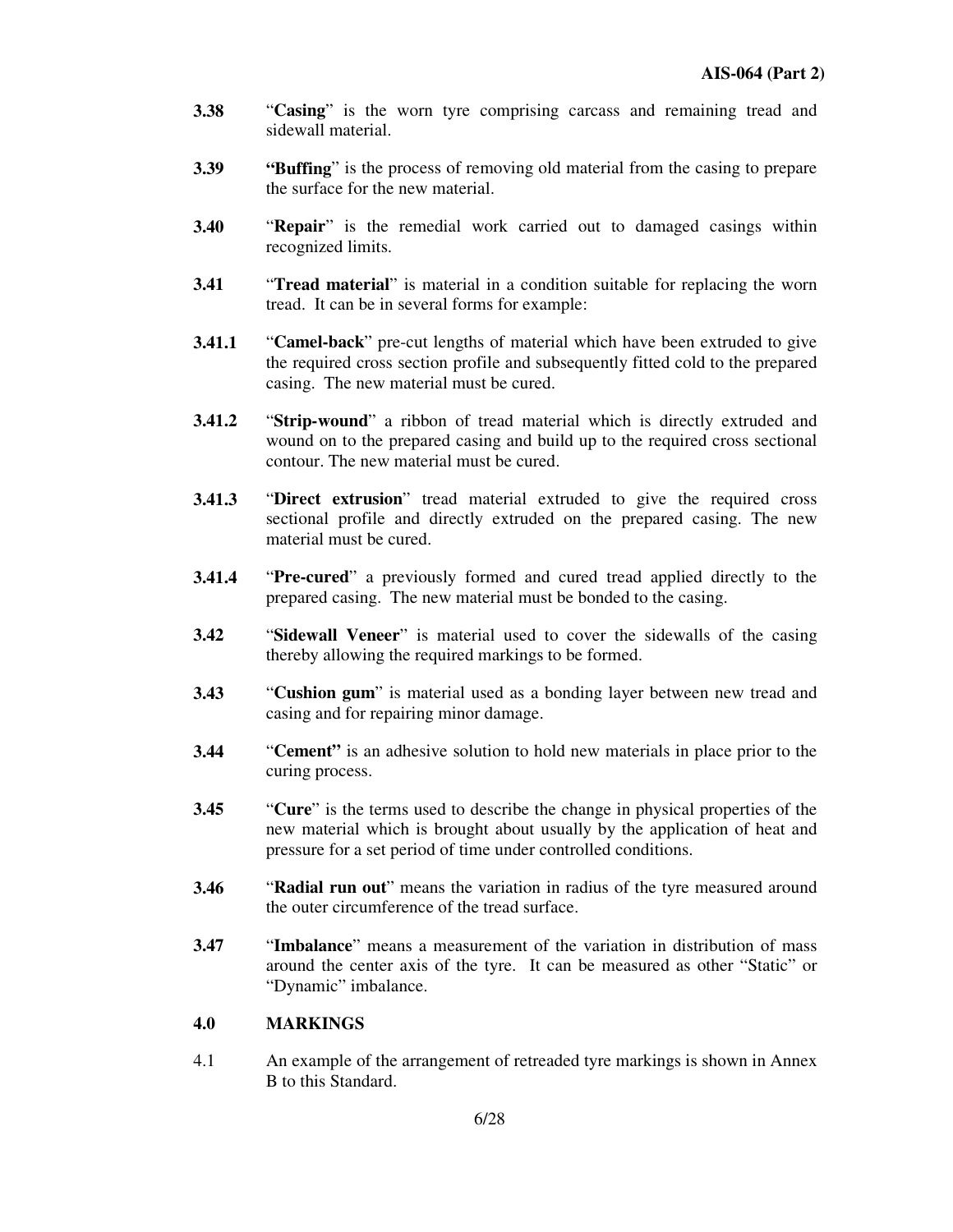- 4.2 Retreaded tyres shall display on both sidewalls in the case of symmetrical tyres and at least on the outer sidewall in the case of asymmetrical tyres.
- 4.2.1 The brand name or trademark.
- 4.2.2 The tyre size designation as defined in paragraph 3.21.
- 4.2.3 An indication of the structure as follows
- 4.2.3.1 On diagonal (bias-ply) tyres no indication, or the letter "D" placed in front of the rim-diameter marking
- 4.2.3.2 On radial-ply tyres: the letter "R" placed in front of the rim-diameter marking and, optionally, the word "RADIAL"
- 4.2.3.3 On bias – belted tyres, the letter "B" placed in front of the rim-diameter marking, and in addition the word "BIAS-BELTED"
- 4.2.4 The service description comprising.
- 4.2.4.1 The speed-category symbol (or symbols) ,
- 4.2.4.2 An indication of the tyre's nominal load capacity in the form of the load index prescribed in Paragraph 3.33.
- 4.2.4.3 An indication of the tyre's nominal speed capability in the form of the symbol prescribed in Paragraph 3.34.
- 4.2.5 The word "TUBELESS" if the tyre is designed for use without an inner tube.
- 4.2.6 The inscription M+S or MS or M.S. or M&S in the case of snow tyre.
- 4.2.7 The date of retreading as follows:
- 4.2.7.1 In the form of Month and Year code in which the tyre was retreaded. For example , the marking MAR02 could indicate a tyre which was retreaded in Month March of the Year 2002. (OR) In the form of a group of four digits, the first two showing the Week number and the second two showing the Year in which the tyre was retreaded. The date code can cover a period of production from the week indicated by the week number up to and including the week number plus three. For example, the marking "2503" could indicate a tyre which was retreaded in Weeks 25 of the Year 2003.

This date code may be marked on one sidewall only.

- 4.2.8 The term 'RETREAD". At the request of retreader, the same term in other languages may also be added.
- 4.3 Prior to approval tyres shall exhibit a free space sufficiently large to accommodate an approval mark as referred to in para 6.8 and as shown in AIS-037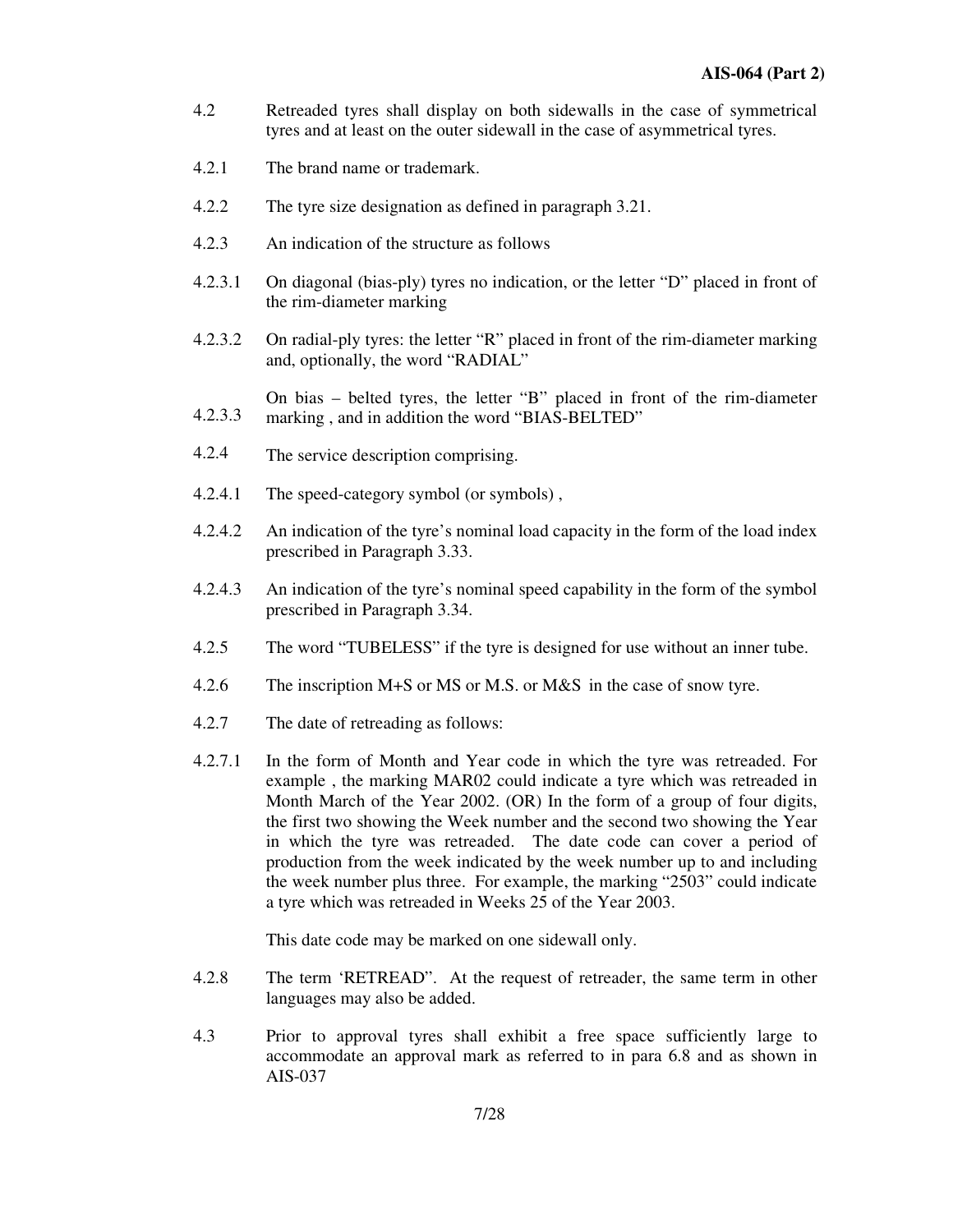- 4.4 Following approval, the markings referred to in paragraph 6.8 and as shown in AIS-037 shall be affixed in the free space referred to in paragraph 4.3. This marking may be affixed to one sidewall only.
- 4.5 The markings referred to in paragraph 4.2 and the approval mark prescribed in paragraphs 4.4 and 6.8 shall be clearly legible and shall be moulded on to or into the tyre or shall be permanently marked on to the tyre.
- 4.6 As far as any of the original manufacturer's specifications are still legible after the tyres have been retreaded, they shall be regarded as specifications of the retreader for the retreaded tyre. If these original specifications do not apply after retreading they shall be completely removed.
- 4.7 The original approval mark and approval number and any other subsequent retreading production unit's approval mark and number, if no longer applicable, shall be removed
- 4.8 The number of times tyre retreaded shall be marked on the tyre.

#### **5.0 APPLICATION FOR APPROVAL**

The following procedures are applicable to the approval of a tyre retreading production unit.

- 5.1 The application for approval of a retreading production unit shall be submitted by the holder of the trade name or trade mark to be applied to the tyre or by his duly accredited representative. It shall specify:
- 5.1.1 An outline of the structure of the company producing the retreaded tyres.
- 5.1.2 A brief description of the quality management system, which ensures the effective control of the tyre retreading procedures to meet the requirements of this Standard.
- 5.1.3 The trade names or marks to be applied to the retreaded tyres produced.
- 5.1.4 The following information in relation to the range of tyres to be retreaded:
- 5.1.4.1 The range of tyre sizes;
- 5.1.4.2 The structure of tyres (diagonal or bias ply, bias belted or radial)
- 5.1.4.3 The category of use of tyres (normal or snow tyres etc.)
- 5.1.4.4 The system of retreading and the method of application of the new materials to be used, as defined in Paragraphs 3.37 and 3.41;
- 5.1.4.5 The maximum speed symbol of the tyres to be retreaded.
- 5.1.4.6 The maximum load index/load in kg and ply rating (PR) of the tyres to be retreaded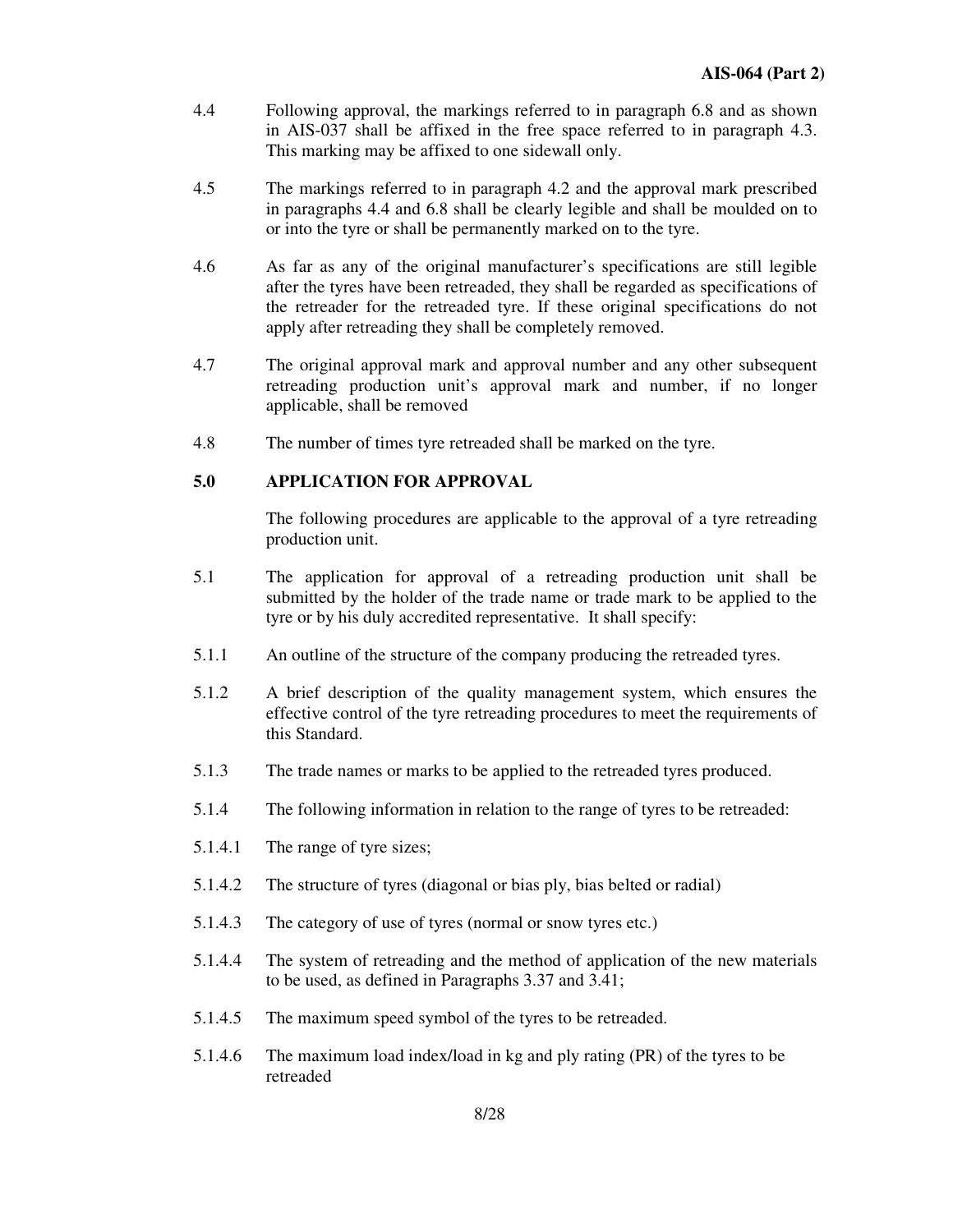5.1.4.7 The nominated International Tyre Standard to which the range of tyre conform.

## **6 APPROVAL**

- 6.1 Retread tyres requires the approval of the retreading production unit by the responsible authorities in accordance with the requirements of this standard. The responsible authoroties takes the necessary measures as described in this standard in order to ensure that the tyres retreaded in the respective production unit will meet with the requirements stated in this standard. The retread production unit shall be fully responsible for ensuring that the retreaded tyres will meet the requirements of this standard and that they will perform adequately in normal use.
- 6.2 In addition to the normal requirements for the initial assessment of the tyre retreading production unit, the approval test agency shall be satisfied that the procedures, operation, instructions and specification documentation provided by material suppliers are in a language readily understood by the tyre retreading production unit operatives.
- 6.3 The approval test agency shall ensure that the procedures and operations documentation for each production unit contains specifications, appropriate to the repair materials and processes used, of the limits of repairable damage or penetrations to the tyre carcass, whether such damage is existing or is caused during the processes of preparation for retreading.
- 6.4 Before granting approval the test agency must be satisfied that retreaded tyres conform to this standard and that the tests prescribed in Paragraphs 7.7 or 7.8 have been successfully carried out on at least 5 and not necessarily more than 20 samples of retreated tyres representative of the range of tyres produced by the retreading production unit.
- 6.5 In the case of each failure being recorded during tests, two further samples of the same specification tyre shall be tested. If either or both of these second two samples fail, then a final submission of two samples shall be tested.

If either or both of the final two samples fail, then the application for approval of the retreading production unit shall be rejected.

- 6.6 If all the requirements of this standard are met, then approval shall be granted and an approval number shall be assigned to each retreading production unit approved. The approval number shall be preceded by standard number and letter "R" signifying that the approval applies to a tyre retreaded as prescribed in this standard The same authority shall not assign the same number to another production unit covered by this standard.
- 6.7 Notice of approval or extension, refusal or withdrawal of approval or of production definitely discontinued pursuant to this standard as per AIS- 037 and AIS-017.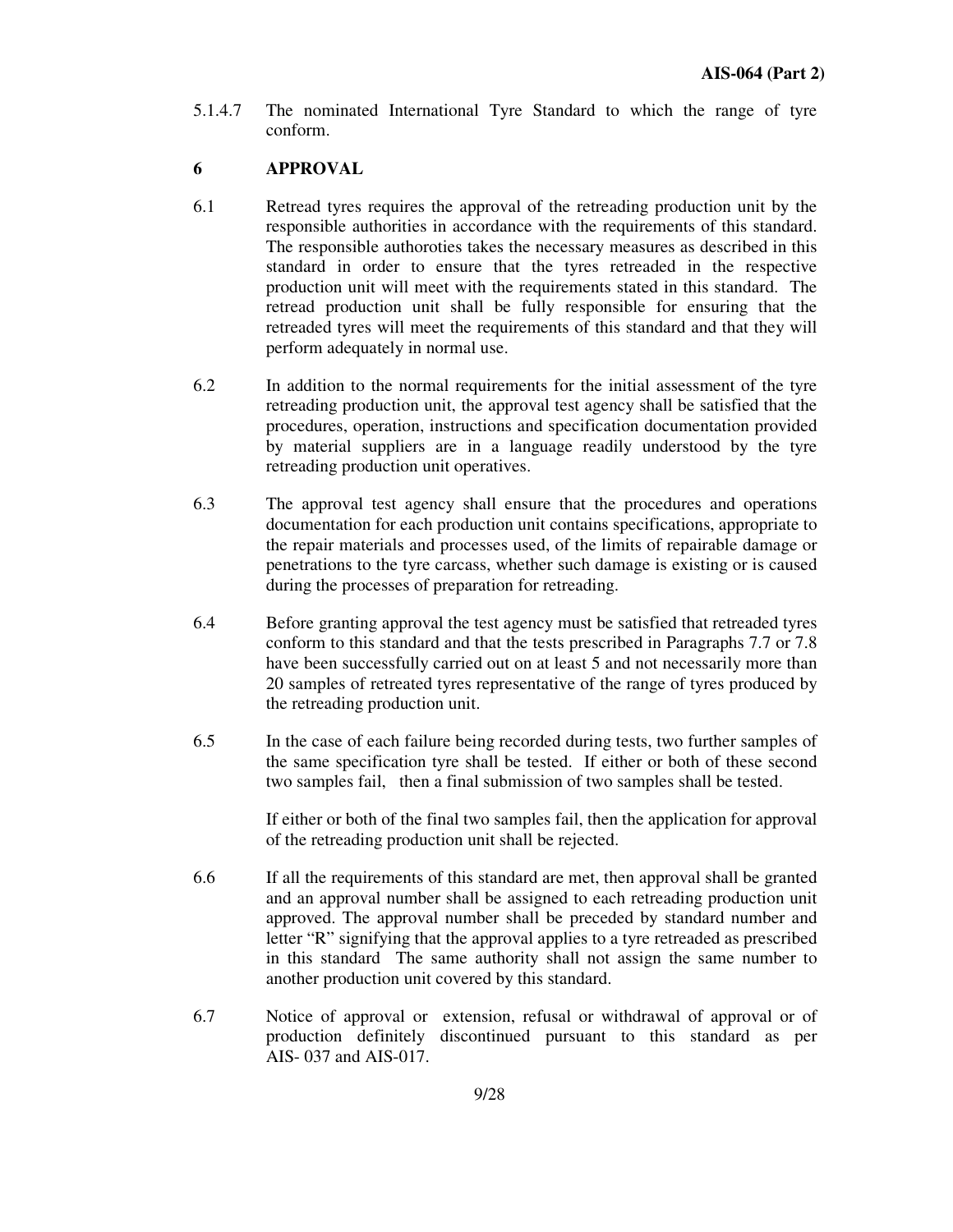- 6.8 There shall be affixed conspicuously to every retreaded tyre conforming to this standard, in the space referred to in Paragraph 4.3 and in addition to the markings prescribed in Paragraph 4.2, an international approval mark consisting of:
- 6.8.1 An approval number as described in Paragraph 6.6
- 6.9 AIS-037 gives details of the arrangements of the type approval number

## **7 REQUIREMENTS**

- 7.1 Tyres shall not be accepted for first retread unless they have been type approved and bear either an approval mark, except that this requirement shall not be mandatory until 3 years from date of commencement of tyre approval of new tyres
- 7.2 Tyre which have been previously retreaded shall not be accepted for further retreading (Not applicable for bias ply tyres).
- 7.3 The age of the casing accepted for retreading shall not exceed 7 years, based on the digits showing the year of manufacture of the original tyre; e.g. the tyre marked with a month and year code or date code.
- 7.4 Conditions before retreading:
- 7.4.1 Tyres shall be clean and dry before inspection.
- 7.4.2 Before buffing, each tyre shall be thoroughly examined both internally and externally to ensure its suitability for retreading.
- 7.4.3 Tyres where damage is visible which has resulted from overload or underinflation shall not be retreaded.
- 7.4.4 Tyres showing any of the following damage shall not be accepted for retreading:
- 7.4.4.1 a) extensive cracking extending through to the carcass;
	- b) carcass penetrations or damage to casings above "H" speed symbol except where these casings are to be down-rated to a lower speed symbol;
	- c) previous repairs to damage outside specified injury limits-see Paragraph 6.3,
	- d) carcass break up;
	- e) appreciable oil or chemical attack
	- f) multiple damage too close together;
	- g) damaged or broken bead
	- h) non repairable deterioration of or damage to inner liner;
	- i) bead damage other than minor "rubber" only damage;
	- j) exposed cords due to tread wear or sidewall scuffing;
	- k) non-repairable tread or sidewall material separation from the carcass;
	- l) structural damage in the area of the sidewall.
	- m) deterioration due to weathering effect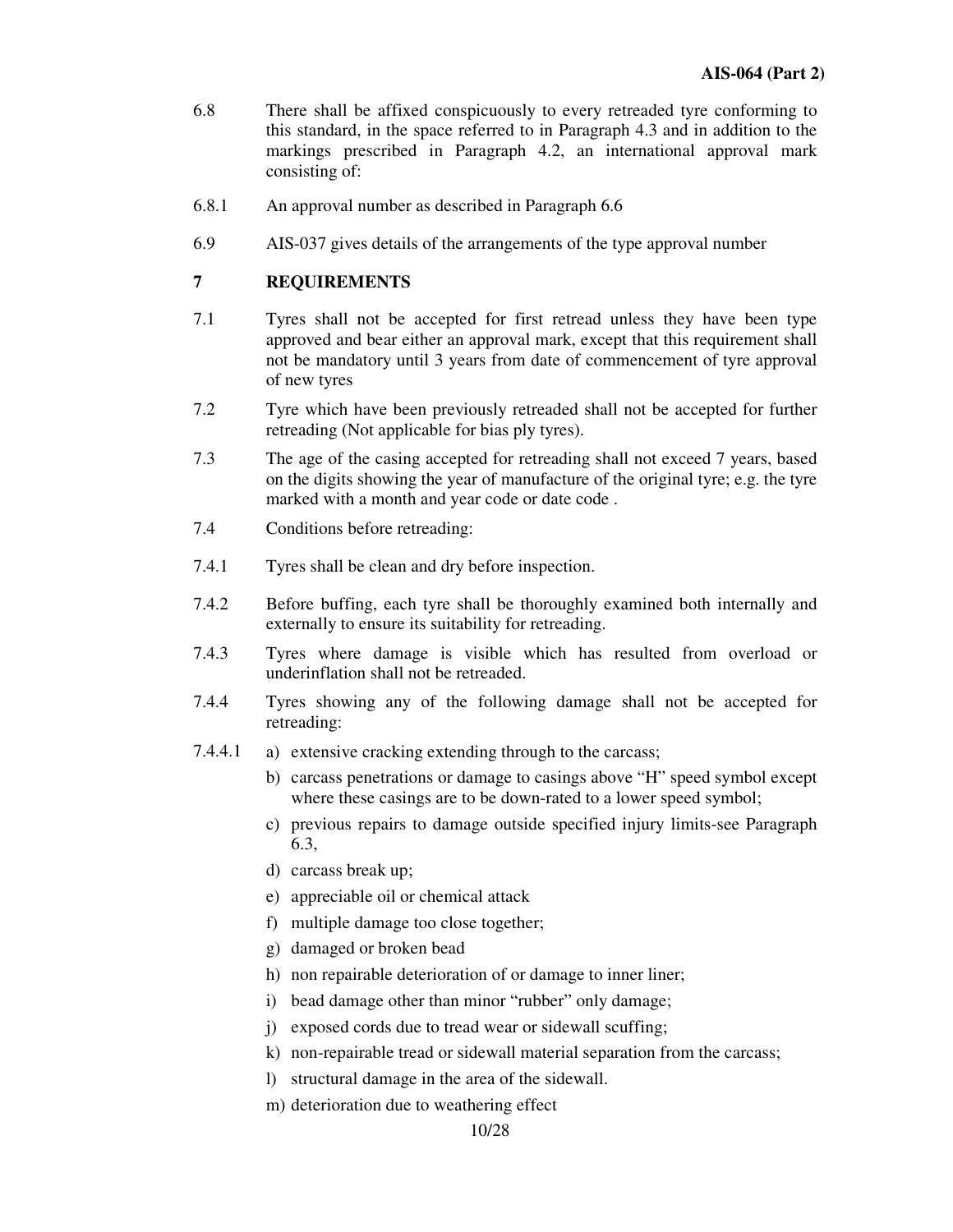7.4.5 Radial ply tyre carcasses with separation in the belt, other than slight belt edge looseness, shall not be accepted for retreading.

## **7.5 Preparation:**

- 7.5.1 After buffing, and before the application of new material, each tyre shall be thoroughly re-examined at least externally to ensure its continued suitability for retreading.
- 7.5.2 The entire surface to which new material is to be applied shall have been prepared without overheating. The buffed surface texture shall not contain deep buffing lacerations or loose material.
- 7.5.3 Where procured material is to be used the contours of the prepared are shall meet the requirements of the material manufacturer.
- 7.5.4 Loose cord ends are not permissible.
- 7.5.5 Casing cords shall not be damaged during the preparation process
- 7.5.6 Buffing damage to the belt of radial tyres shall be limited to localized damage to the outermost layer only.
- 7.5.7 Buffing damage limits for diagonal ply tyres shall be as follows:
- 7.5.7.1 For two ply construction, there shall not be any damage to the carcass except for slight localized buffing damage to the casing joint.
- 7.5.7.2 For two ply plus breaker construction of tubeless type tyres, there shall not be any damage to the carcass or breaker.
- 7.5.7.3 For two ply plus breaker construction of tube type tyres, localised damage to the breaker is permissible.
- 7.5.7.4 For four ply, or more, construction of tubeless type tyres, there shall not be any damage to the carcass or breaker.
- 7.5.7.5 For four ply, or more, construction of tube type tyres, damage shall be limited to the outermost ply in the crown area only.
- 7.5.8 Exposed steel parts shall be treated as soon as possible with appropriate material as defined by the manufacturer of that appropriate material.

## **7.6 Retreading:**

- 7.6.1 The retreader must ensure that either the manufacturer or the supplier of repair materials, including patches, is responsible for the following:
	- a) defining method(s) of application and storage, if requested by the retreader, in the local language of the state in which the materials are to be used.
	- b) defining limits of damage for which the materials are designed, if requested by the retreader, in the national language of the country in which the materials are to be used.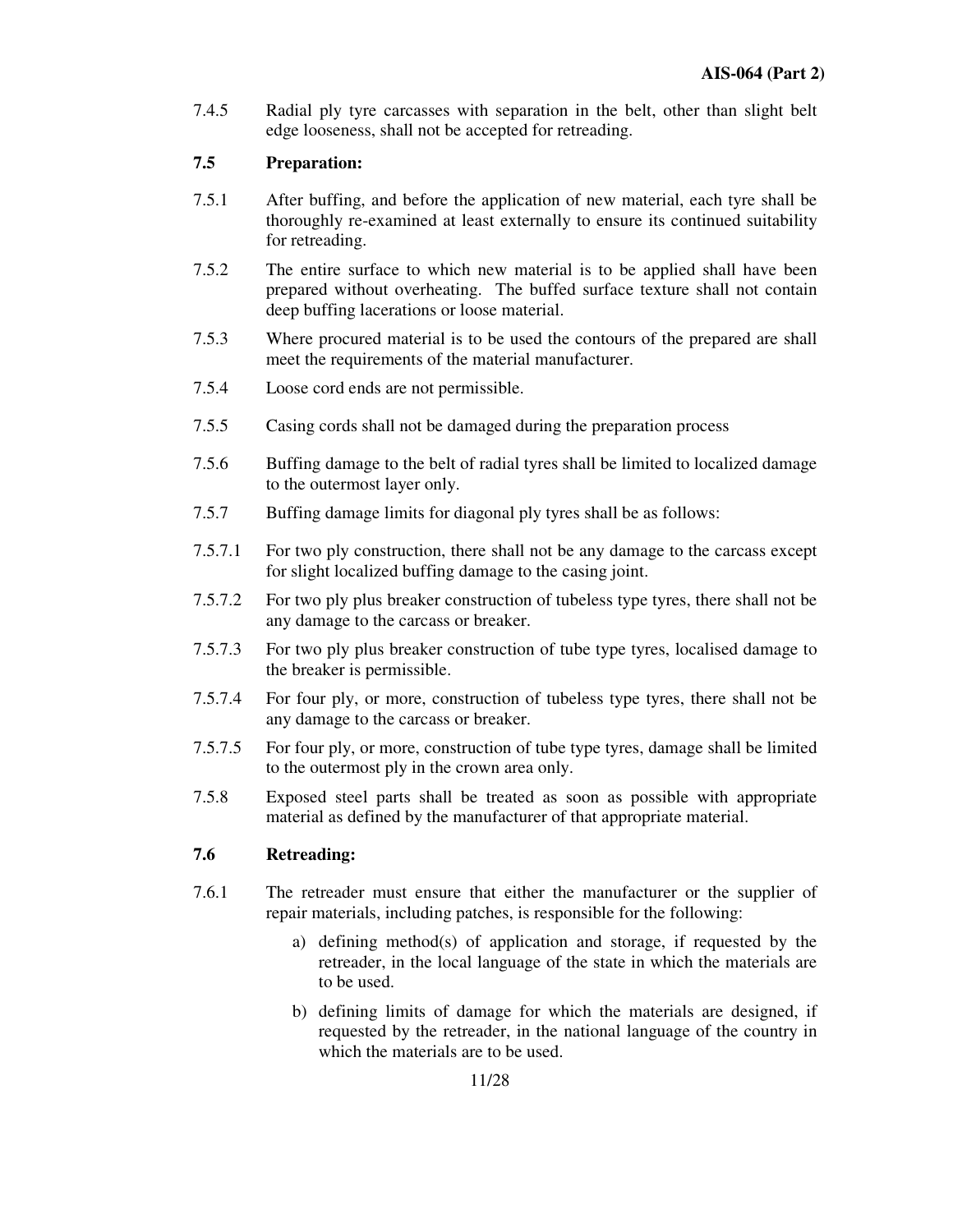- c) ensuring that reinforced patches for tyres, if correctly applied in carcass repairs, are suitable for the purpose.
- d) ensuring that patches are capable of withstanding twice the maximum inflation pressure as given by the tyre manufacturer.

Ensuring the suitability of any other repair materials for the service intended.

- 7.6.2 The retreader shall be responsible for the correct application of the repair material and for ensuring that the repair is free from any defects which may affect the satisfactory service life of the tyre.
- 7.6.3 The retreader shall ensure that either the manufacturer or the supplier of tread and sidewall material issues specifications concerning the conditions of storage and use of the material in order to guarantee the material's qualities. If requested by the retreader, this information shall be in the local language of the state in which the materials are to be used.
- 7.6.4 The retreader must ensure that the repair material and/or compound is documented in a manufacturer's or supplier's certificate. The material compound shall be as per the details/ specification of retreading material specifications/ retreader. Bonding gum, cushion gum, vulcanizing solution and tread rubber used for tyre retreading shall be compatible and preferable of the same make.
- 7.6.5 The processed tyre shall be cured as soon as possible after the completion of all repairs and building-up operations and at the latest according to the material manufacturer's specifications.
- 7.6.6 The tyre shall be cured for the length of time and at the temperature and pressure, appropriate to, and specified for, the materials and processing equipment used.
- 7.6.7 The dimensions of the mould shall be appropriate to the thickness of the new material and the size of the buffed casing. Radial ply tyres, when moulded, shall be cured in radial or radially divided moulds only.
- 7.6.8 The thickness of original material after buffing and the average thickness of any new material under the tread pattern, after retreading shall be as given in Paragraphs 7.6.8.1 and 7.6.8.2. The thickness of material at any point either across the breadth of the tread or around the circumference of the tyre shall be controlled in such a way that the provisions of Paragraphs 7.7.5 and 7.7.6 are met.
- 7.6.8.1 For radial ply and bias belted tyres (mm)

| $1.5 \leq (A+B) \leq 5$ | $(\text{minimum } 1.5 \text{mm}; \text{maximum } 5.0 \text{mm})$ |
|-------------------------|------------------------------------------------------------------|
| A > 1                   | (minimum 1.00mm)                                                 |
| B > 0.5                 | $(\text{minimum } 0.5 \text{mm})$                                |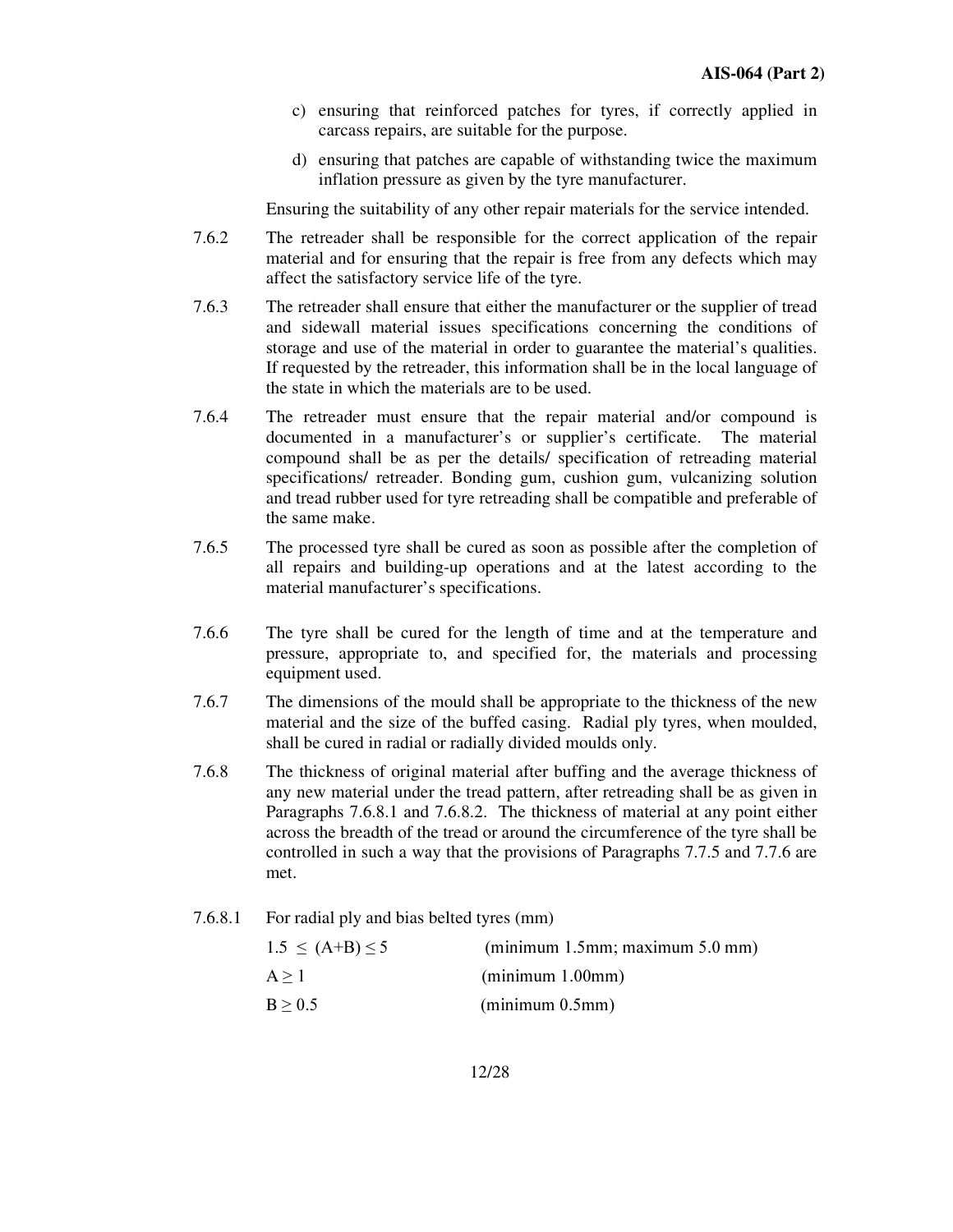

P.D. = Pattern depth

- $X =$  Buff line
- $A =$  Average thickness of new material under pattern
- B = Minimum thickness of original material above belt after buffing
- 7.6.8.2 For diagonal (Bias ply) tyres:

The thickness of original material above the breaker shall be  $\geq 0.00$  mm.

The average thickness of new material above the buffed casing line shall be  $\geq$  2.00 mm.

The combined thickness of original and new material beneath the base of the grooves of the tread pattern shall be  $\geq 2.00$  and  $\leq 5.00$  mm.

- 7.6.9 The service description of a retreaded tyre shall not show either a higher speed symbol or a higher load index than that of the original, first life, tyre.
- 7.6.10 The minimum speed capability of a retreaded tyre shall be 120 km/h ("L" speed symbol) except for bias ply tyres and the maximum shall be 240 km/h ("V" speed symbol)
- 7.6.11 Tread wear indicators shall be incorporated as follows:
- 7.6.11.1 The retreaded pneumatic tyre shall include not less than six transverse rows of wear indicators, approximately equi-spaced and situated in the principal grooves of the tread. The tread wear indicators shall be such that they cannot be confused with the material ridges between the ribs or blocks of the tread.
- 7.6.11.2 However, in the case of tyres designed for mounting on rims of a nominal diameter of code 12 or less, four rows of tread wear indicators are permissible.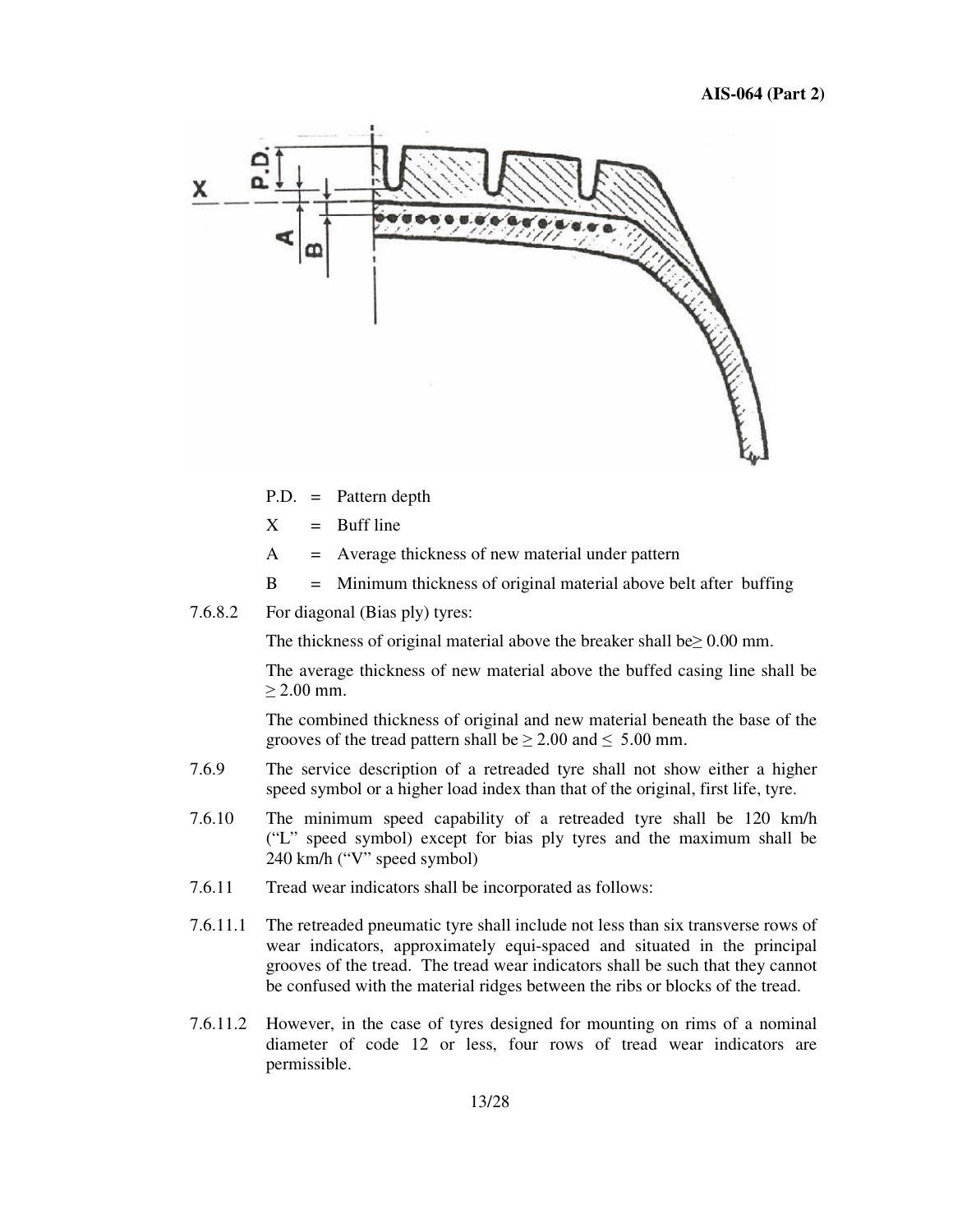- 7.6.11.3 The tread wear indicators shall provide a means of indicating, with a tolerance of +0.60/-0.0mm, when the tread grooves are no longer more than 1.6 mm deep.
- 7.6.11.4 The height of the tread wear indicators shall be determined by measuring the difference between the depth from the tread surface to the top of the tread wear indicators and the base of the tread grooves, close to the slope at the base of tread wear indicators.

## **7.7 Inspection:**

- 7.7.1 After curing, whilst a degree of heat is retained in a tyre, each retreaded tyre shall be examined to ensure that it is free from any apparent defects. During or after retreading the tyre must be inflated to at least 1.5 bar for examination. Where there is any apparent defect in the profile of the tyre (e.g. blister, depression etc.) the tyre shall be specifically examined to determine the cause of this defect.
- 7.7.2 Before, during or after retreading the tyre shall be checked at least once for the integrity of its structure by means of a suitable inspection method.
- 7.7.3 For the purposes of quality control a number of retreaded tyres shall be subjected to destructive and/or non-destructive testing or examination. The quantity of tyres checked and the results shall be recorded.
- 7.7.4 After retreading, the dimensions of the retreaded tyre, when measured in accordance with Annex C to this standard, must conform either to dimensions calculated according to the procedures in Paragraph 8 or to Annex A of AIS-044 (Part 2) or Tyre sizes covered in other International tyre standard (ECE, JATMA, ETRTO

and T&RA) shall meet the dimensional requirements of respective standards.

Further, if same size of tyre with different dimensions appears in more than one

standard. It shall meet the dimension requirement of any one standard as per

priority ITTAC, T&RA, JATMA, ECE, ETRTO.

- 7.7.5 The radial run out of the retreaded tyre shall not exceed 1.5mm ( +0.4 mm measuring tolerance) [For record only and this provisions shall not be mandatory for 2 years from the date of notification of this standard]
- 7.7.6 The maximum static imbalance of the retreaded tyre, measured at the rim diameter, shall not exceed 1.5% of the mass of the tyre. [For record only and this provisions shall be mandatory after 2 years from the date of notification of this standard]
- 7.7.7 Tread wear indicators shall conform to the requirements of Paragraph 7.6.11.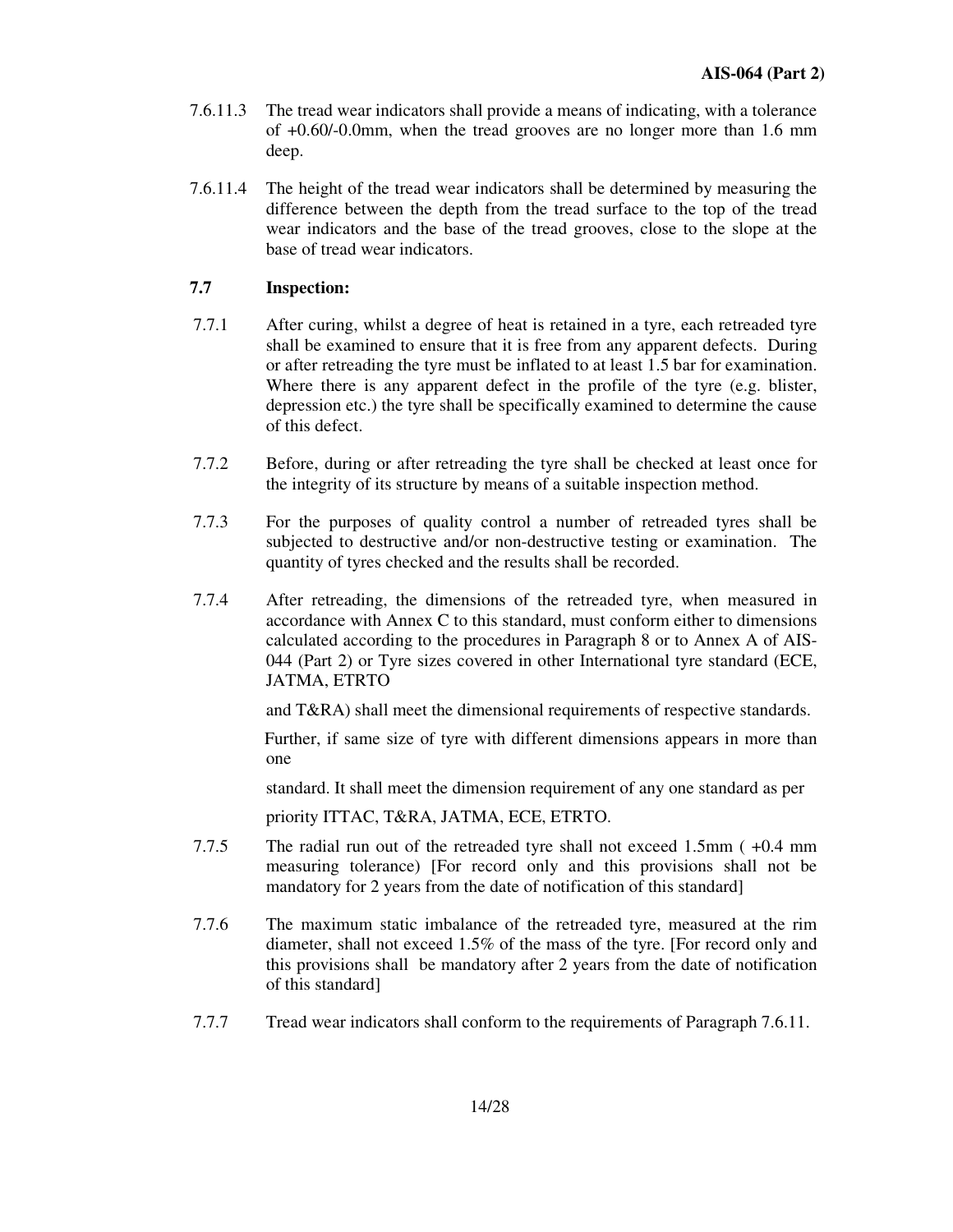## **7.8 Performance Test:**

- 7.8.1 Load/Speed Performance Test
- 7.8.1.1 Tyres retreaded to comply with this standard shall be capable of meeting the load/speed performance test as specified in Annex D to this standard.
- 7.8.2.1 A retreaded tyre which after undergoing the load/speed performance test does not exhibit any tread separation, ply separation, cord separation, chunking or broken cords shall be deemed to have passed the test.
- 7.8.3.1 The outer diameter of the tyre, measured six hours after the load/speed endurance test, must not differ by more than ±3.5% from the outer diameter as measured before the test.

## **7.8.2 Endurance Performance Test**

- 7.8.2.1 The pneumatic tyre shall undergo a endurance performance test carried out by the procedure described in Annex E to this standard.
- 7.8.2.2 A tyre which after undergoing the endurance performance test does not exhibit any tread separation, ply separation, cord separation, chunking or broken cords shall be deemed to have passed the test.

## **7.8.3 Tyre Strength Test**

7.8.3.1 The tyre strength test (Plunger test) shall be carried out on a tyre in accordance with method set out in Annex F.

> The minimum breaking energy value at any measuring point shall not be less than the value mentioned in below table.

| Tyre Size         | ິ<br>Ply       | Plunger      | Inflation | <b>Breaking Energy</b> |              |
|-------------------|----------------|--------------|-----------|------------------------|--------------|
|                   | Rating         | Diameter     | Pressure  |                        |              |
|                   |                | mm           | kPa       |                        |              |
|                   |                |              |           | Rayon                  | <b>Nylon</b> |
|                   |                |              |           | $J(kg-cm)$             | $J(kg-cm)$   |
|                   |                |              |           | Minimum                | Minimum      |
| Upto $6.00$       | 4              | $19 \pm 0.2$ | 165       | 113 (1152)             | 181 (1845)   |
| (nominal section) | 6              | $19 \pm 0.2$ | 195       | 169 (1723)             | 271 (2763)   |
| Above 6.00        | $\overline{4}$ | $19 \pm 0.2$ | 195       | 186 (1896)             | 294 (2998)   |
| (nominal section) |                |              |           |                        |              |
| Including F78-15  | 6              | $19 \pm 0.2$ | 195       | 280 (2852)             | 441 (4497)   |
|                   |                |              |           |                        |              |
|                   | 8              | $19 \pm 0.2$ | 220       | 373 (3802)             | 588 (5996)   |
|                   |                |              |           |                        |              |

#### **Static Breaking Energy for Passenger Car Tyres (DIAGONAL PLY)**

NOTES :

1 Recommended rim sizes shall be used for the breaking energy test.

2 For F78-15 4PR breaking energy test, inflation pressure will be 170 Kpa.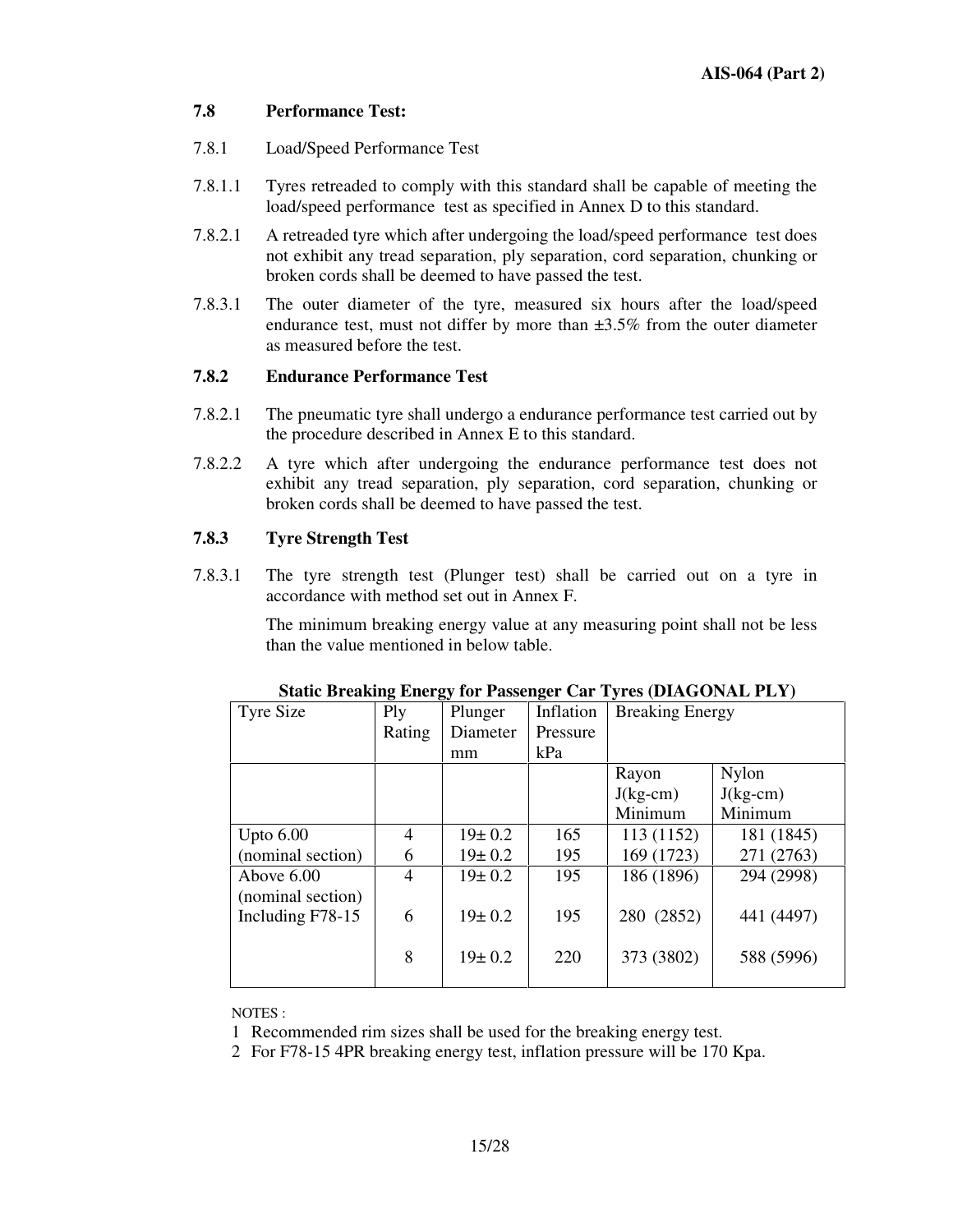| <b>Tyre Size</b>                | Plunger<br>Diameter | Inflation<br>Pressure kPa | <b>Breaking Energy</b> |
|---------------------------------|---------------------|---------------------------|------------------------|
|                                 | mm                  |                           |                        |
| <b>Nominal Section</b><br>Width |                     |                           | $J(kg-cm)$ Minimum     |
| Under 160                       | $19 \pm 1.6$        | $180 + 5$                 | 220 (2245)             |
| 160 or more                     | $19 \pm 1.6$        | $180 + 5$                 | 295 (3010)             |

## **Static Breaking Energy for Passenger Car Tyres ( RADIAL PLY)**

## **8 SPECIFICATION**

- 8.1 Tyres retreaded to comply with this standard shall conform to the following dimensions:
- 8.1.1 Section Width:
- 8.1.1.1 The section width shall be calculated by the following formula:  $S = S_1 + K (A-A_1)$ Where
	- S: is the actual section width in millimeters as measured on the test rim;
	- $S_1$  is the value of the "Design Section Width", referred to the measuring rim, as quoted in the international tyre standard specified by the retreader for the tyre size in question;
	- A is the width of the test rim in millimeters;
	- $A_1$  is the width in millimeters of the measuring rim as quoted in the International Tyre standard specified by the retreader for the tyre size in question.
	- K is a factor and shall be taken to equal 0.4

## **8.1.2 Outer Diameter:**

8.1.2.1 The theoretical outer diameter of a retreaded tyre shall be calculated by the following formula:

 $D = d + 2H$ 

Where:

D: is the theoretical outer diameter in millimeters;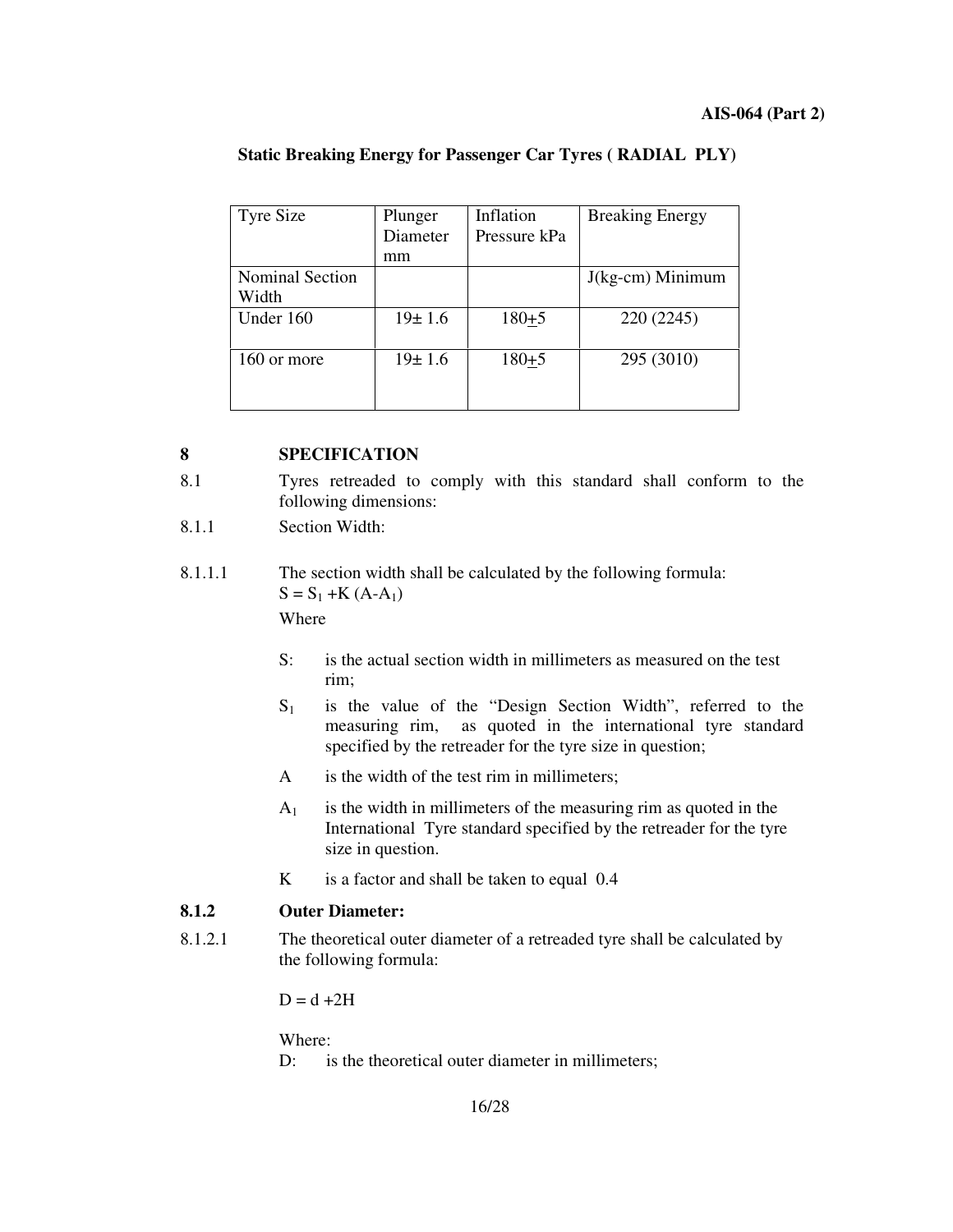- d is the conventional number defined in Paragraph 3.21.3., in millimeters;
- H is nominal section height in millimeters and is equal to  $S_n$ multiplied by 0.01 Ra where:
- $S_n$  is the nominal section width in millimeters;
- $R_a$  is the nominal aspect ratio

All of the above symbols are as quoted in the tyre size designation as shown on the sidewall of the tyre in conformity with the requirements of Paragraph 4.2.2. and as defined in Paragraph 3.21

- 8.1.2.2 However, for tyres whose designation is given in the first column of the tables in Annex A to AIS-044 (Part 2), the outer diameter shall be that given in those tables.
- 8.1.3 Method of Measuring Retreaded Tyres:
- 8.1.3.1 The dimensions of retreaded tyres shall be measured in accordance with the procedures given in Annex C to this standard

## **8.1.4 Section Width specification:**

- 8.1.4.1 The actual overall width may be less than the section width or widths determined in Paragraph 8.1
- 8.1.4.2 The actual overall width may also exceed the value or values determined in Paragraph 8.1, by
- 8.1.4.2.1 4% in the case of radial ply tyres and
- 8.1.4.2.2 6% in the case of diagonal (bias-ply) or bias belted tyres.
- 8.1.4.2.3 In addition, if the tyres has a special protective band, the width may be greater by up to 8 mm above the tolerances given by paragraphs 8.1.4.2.1 and 8.1.4.2.2

## **8.1.5 Outer Diameter Specifications:**

8.1.5.1 The actual outer diameter of a retreaded tyre must not be outside the values of  $D_{min}$  and  $D_{max}$  obtained by the following formulae:  $D_{\min} = d + (2H)$ 

$$
D_{\text{min}} = d + (2H \times d)
$$
  

$$
D_{\text{max}} = d + (2H \times b)
$$
  
Where:

- 8.1.5.1.1 For sizes not given in the tables in Annex A of AIS-044 (Part 2) and other International tyre standard viz., ECE, JATMA, ETRTO and T&RA, "H" and "d" are as defined in paragraph 8.1.2.1.
- 8.1.5.1.2 For sizes mentioned in paragraph 8.1.2.2. above:  $H = 0.5$  (D-d) Where "D" is the outer diameter and "d" the Nominal rim diameter quoted in the above-mentioned tables for the size in question.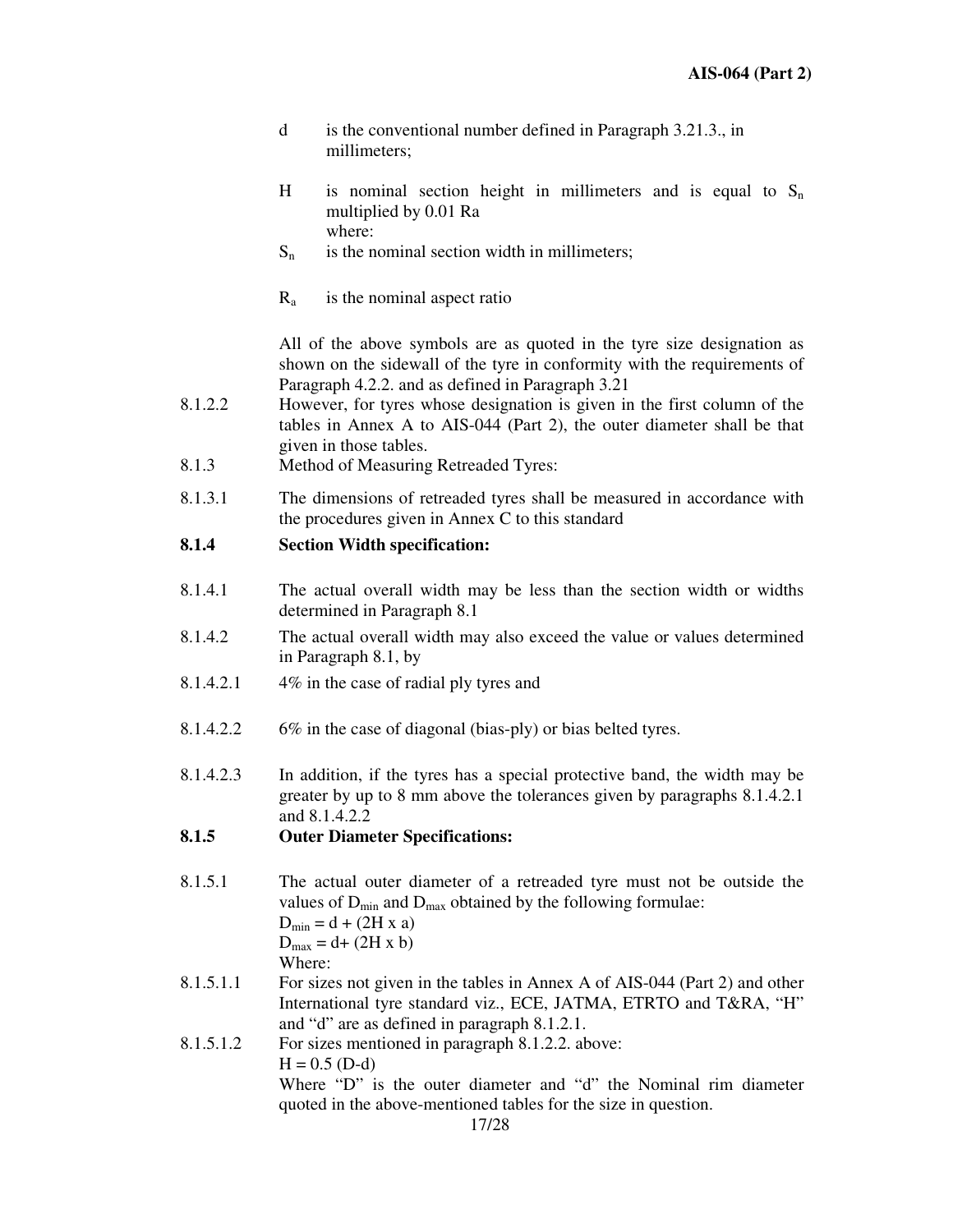- 8.1.5.1.3 The coefficient " $a$ " = 0.97<br>8.1.5.1.4 The coefficient "b" is:
- The coefficient " $b$ " is:

| THU UUUHIUIUH               |         |                |                    |               |  |
|-----------------------------|---------|----------------|--------------------|---------------|--|
|                             |         | Radial tyres   |                    | Diagonal      |  |
|                             |         |                |                    | (bias-ply)    |  |
|                             |         |                |                    | and bias      |  |
|                             |         |                |                    | belted tyres  |  |
| For normal use tyres        |         | 1.04           |                    | 1.08          |  |
| the<br>For<br>tyres<br>snow | maximum | outer diameter | $(D_{\text{max}})$ | calculated in |  |

8.1.5.2 For snow tyres the maximum outer diameter  $(D_{max})$  calculated in Paragraph 8.1.5.1 may be exceeded by not more than  $1\%$ 

## **9 MODIFICATIONS TO THE APPROVAL**

- 9.1 Every modification concerning a retreading production unit amending any of the information given by the retreading production unit in the Application for Approval, see paragraph 5, shall be notified to the approval authority which approved the retreading production unit. That authority may then either:
- 9.1.1 Consider that the modifications made are unlikely to have an appreciable adverse effect and that in any case the retreading production unit still meets the requirements; or
- 9.1.2 Require a further investigation of the approval
- 9.2 Confirmation of, or refusal of, approval, specifying the modifications, shall be communicated by the procedure specified in Paragraph 6.7

## **10 CONFORMITY OF PRODUCTION**

The conformity of production procedures shall comply with those set out in the AIS –037

- 10.1 The retreading production unit approved according to this standard shall conform to the requirements set out in Paragraph 7.
- 10.2 The holder of the approval shall ensure that, during each year of production and spread throughout that year, at least the following number of tyres, representative of the range being produced, is checked and tested as prescribed in this standard.
- 10.2.1 0.01% of the total annual production but in any case not less than 5 and not necessarily more than 20.
- 10.3 If the requirements of Paragraph 10.2 are carried out by or under the control of the approval authority, the results may be used as part of, or instead of, those prescribed in Paragraph 10.4
- 10.4 The test agency which has approved the retreading production unit may at any time verify the conformity control methods applied in each production facility. For each production facility the type approval authority shall take samples at random during each and every production year and at least the following number of tyres, representative of the range being produced, shall be checked and tested as prescribed in this standard.
- 10.4.1 0.01% of the total annual production but in any case not less than 5 and not necessarily more than 20.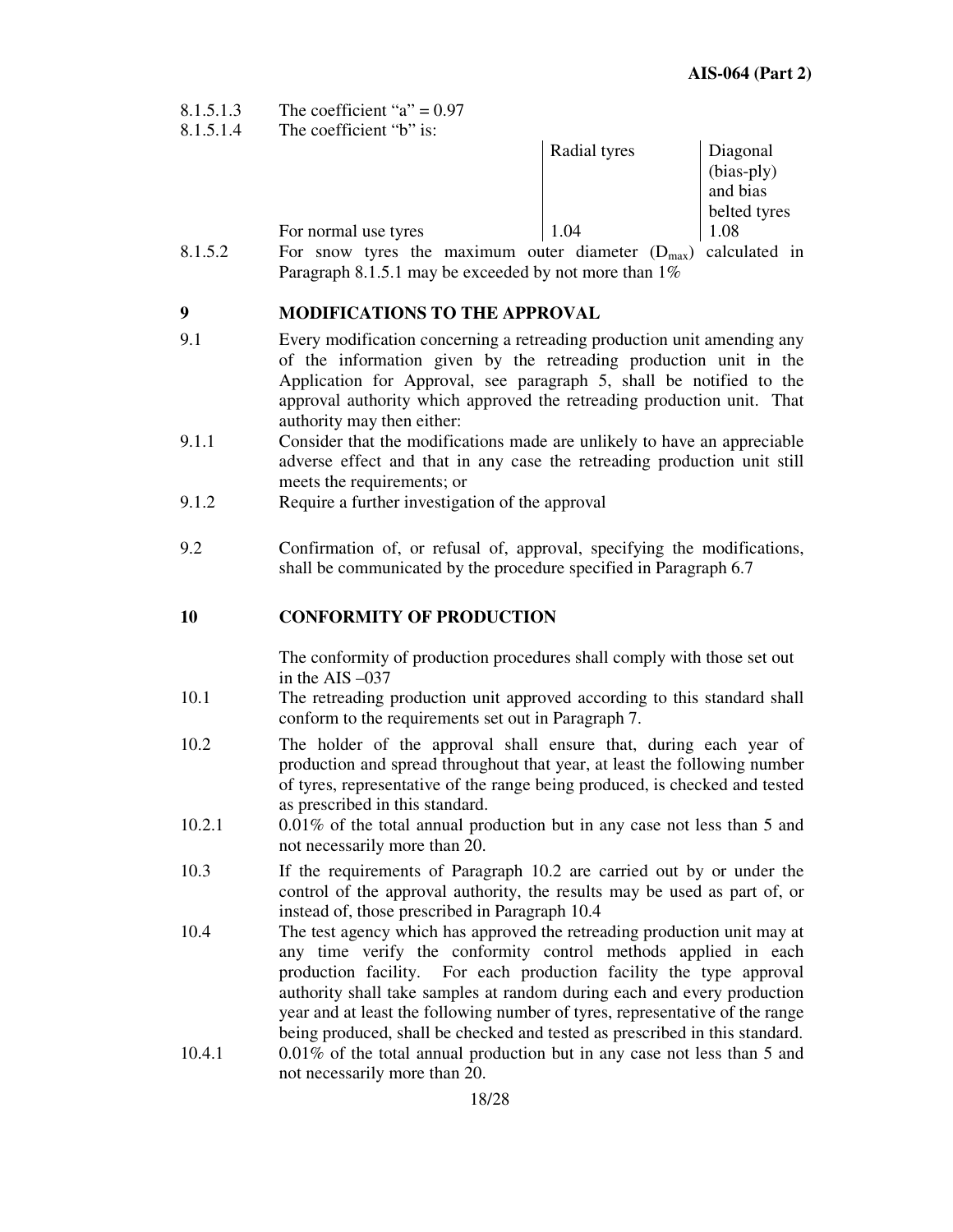10.5 The tests and checks of Paragraph 10.4 may replace those required in Paragraph 10.2.

## **11. PENALTIES FOR NON-CONFORMITY OF PRODUCTION**

- 11.1 The approval granted in respect of a retreading production unit pursuant to this standard may be withdrawn if the requirements of Paragraph 10 are not complied with or if the retreading production unit or the retreaded tyres produced by that retreading production unit have failed to meet the requirements prescribed in that paragraph.
- 11.2 Penalties for non-conformance of conformity of production shall be as detailed in AIS-037

## **12 PRODUCTION DEFINITELY DISCONTINUED**

The authority which granted the approval of the retreading production unit shall be informed if operations and manufacture of retreaded tyres approved within the scope of this standard cease.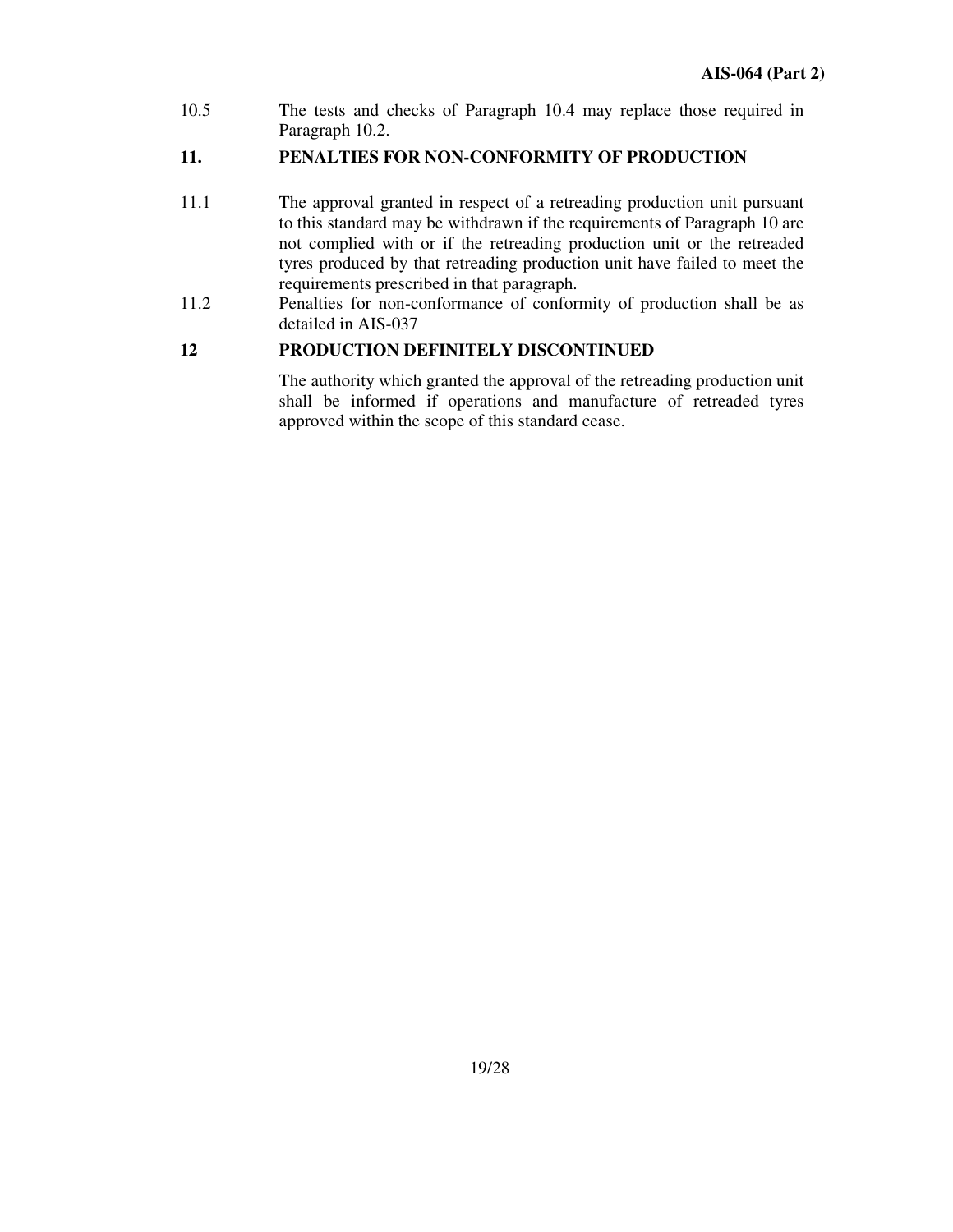## **ANNEX A**

( See para 3.33)

## **LOAD CAPACITY INDICES**

| -Li |  | Load-capacity index |
|-----|--|---------------------|
|-----|--|---------------------|

Kg = Corresponding mass of the vehicle which is to be carried

| Li             | Kg   | Li | Kg  | Li | Kg  | Li  | Kg   |
|----------------|------|----|-----|----|-----|-----|------|
| $\overline{0}$ | 45   | 31 | 109 | 62 | 265 | 93  | 650  |
| $\mathbf{1}$   | 46.2 | 32 | 112 | 63 | 272 | 94  | 670  |
| $\overline{2}$ | 47.5 | 33 | 115 | 64 | 280 | 95  | 690  |
| 3              | 48.7 | 34 | 118 | 65 | 290 | 96  | 710  |
| $\overline{4}$ | 50   | 35 | 121 | 66 | 300 | 97  | 730  |
| 5              | 51.5 | 36 | 125 | 67 | 307 | 98  | 750  |
| 6              | 53   | 37 | 128 | 68 | 315 | 99  | 775  |
| $\overline{7}$ | 54.5 | 38 | 132 | 69 | 325 | 100 | 800  |
| 8              | 56   | 39 | 136 | 70 | 335 | 101 | 825  |
| 9              | 58   | 40 | 140 | 71 | 345 | 102 | 850  |
| 10             | 60   | 41 | 145 | 72 | 355 | 103 | 875  |
| 11             | 61.5 | 42 | 150 | 73 | 365 | 104 | 900  |
| 12             | 63   | 43 | 155 | 74 | 375 | 105 | 925  |
| 13             | 65   | 44 | 160 | 75 | 387 | 106 | 950  |
| 14             | 67   | 45 | 165 | 76 | 400 | 107 | 975  |
| 15             | 69   | 46 | 170 | 77 | 412 | 108 | 1000 |
| 16             | 71   | 47 | 175 | 78 | 425 | 109 | 1030 |
| 17             | 73   | 48 | 180 | 79 | 437 | 110 | 1060 |
| 18             | 75   | 49 | 185 | 80 | 450 | 111 | 1090 |
| 19             | 77.5 | 50 | 190 | 81 | 462 | 112 | 1120 |
| 20             | 80   | 51 | 195 | 82 | 475 | 113 | 1150 |
| 21             | 82.5 | 52 | 200 | 83 | 487 | 114 | 1180 |
| 22             | 85   | 53 | 206 | 84 | 500 | 115 | 1215 |
| 23             | 87.5 | 54 | 212 | 85 | 515 | 116 | 1250 |
| 24             | 90   | 55 | 218 | 86 | 530 | 117 | 1285 |
| 25             | 92.5 | 56 | 224 | 87 | 545 | 118 | 1320 |
| 26             | 95   | 57 | 230 | 88 | 560 | 119 | 1360 |
| 27             | 97.5 | 58 | 236 | 89 | 580 | 120 | 1400 |
| 28             | 100  | 59 | 243 | 90 | 600 |     |      |
| 29             | 103  | 60 | 250 | 91 | 615 |     |      |
| 30             | 106  | 61 | 257 | 92 | 630 |     |      |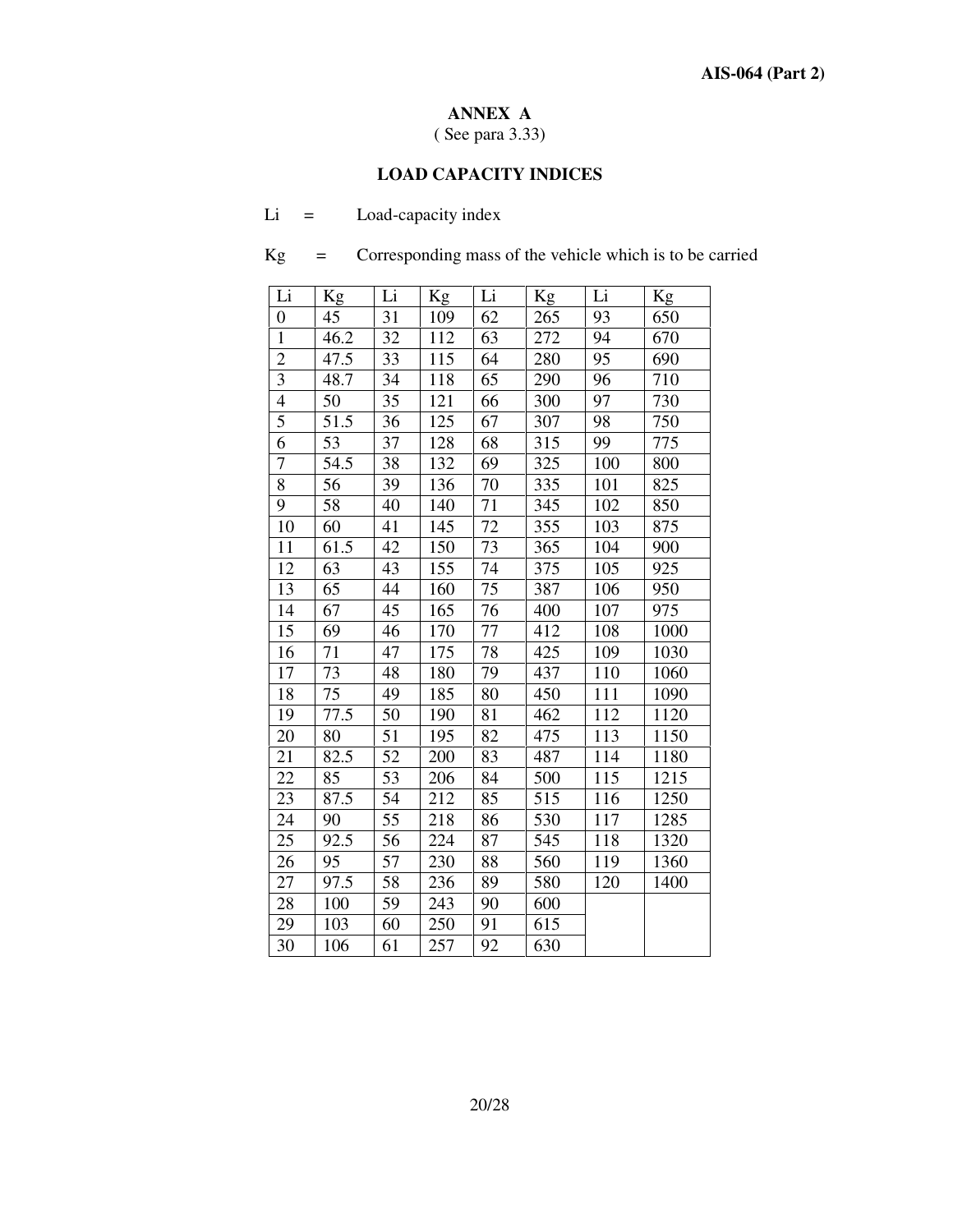#### **ANNEX B**

 $(See$  para 4.1)

#### **ARRANGEMENT OF RETREAD TYRE MARKINGS Example of the markings to be borne by retreaded tyres placed on the market after the entry into force of this standard**



- c) the symbols "TUBELESS", "REINFORCED", and " $M + S$ " may be at a distance from the size designation.
- d) The word 'RETREAD" may be at a distance from the size designation.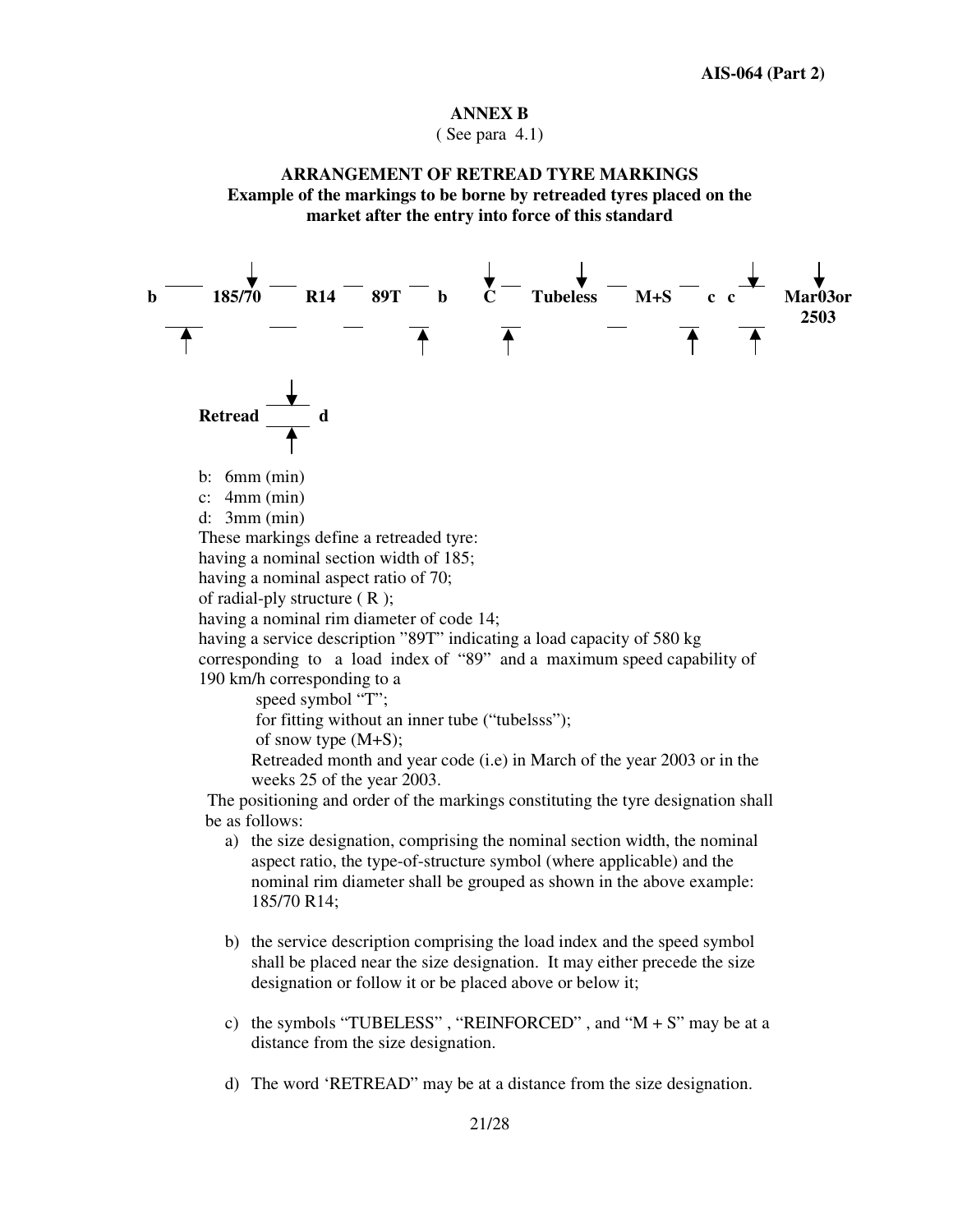#### **ANNEX C**

( See para 8.1.3)

#### **METHOD OF MEASURING PNEUMATIC TYRES**

## **C1 PREPARING THE TYRE**

- C1.1 The tyre shall be mounted on the test rim specified by the retreader and inflated to the pressure of 3 to 3.5 bar.
- C1.2 The tyre pressure shall be adjusted as follows:
- C1.2.1 For standard bias belted tyres to 1.7 bar;
- C1.2.2 For diagonal (bias ply) tyres to;

|                      | Pressure (bar) for Speed symbol |         |         |  |  |
|----------------------|---------------------------------|---------|---------|--|--|
| Ply                  | L, M, N                         | P,Q,R,S | T,U,H,V |  |  |
| $\frac{1}{1}$ rating |                                 |         |         |  |  |
|                      |                                 |         |         |  |  |
|                      |                                 |         |         |  |  |
|                      |                                 |         |         |  |  |

- C1.2.3 For standard radial tyres to 1.8 bar
- C1.2.4 For reinforced tyres-to 2.3 bar

# **C 2.0 MEASURING PROCEDURE**

- The tyre, mounted on its rim, shall be conditioned at the ambient room temperature for not less than 24 h, save as otherwise required by paragraph 7.8.3 of this standard.
- C.2.2 The tyre pressure shall be readjusted to the level specified in Paragraph 1.2 of this annex.
- C.2.3 The overall width shall be measured at six equally spaced points around the tyre, taking account of the thickness of any protective ribs or bands. The highest reading obtained shall be taken as the overall width.
- C.2.4 The outer diameter shall be calculated from a measurement of the maximum circumference of the inflated tyre.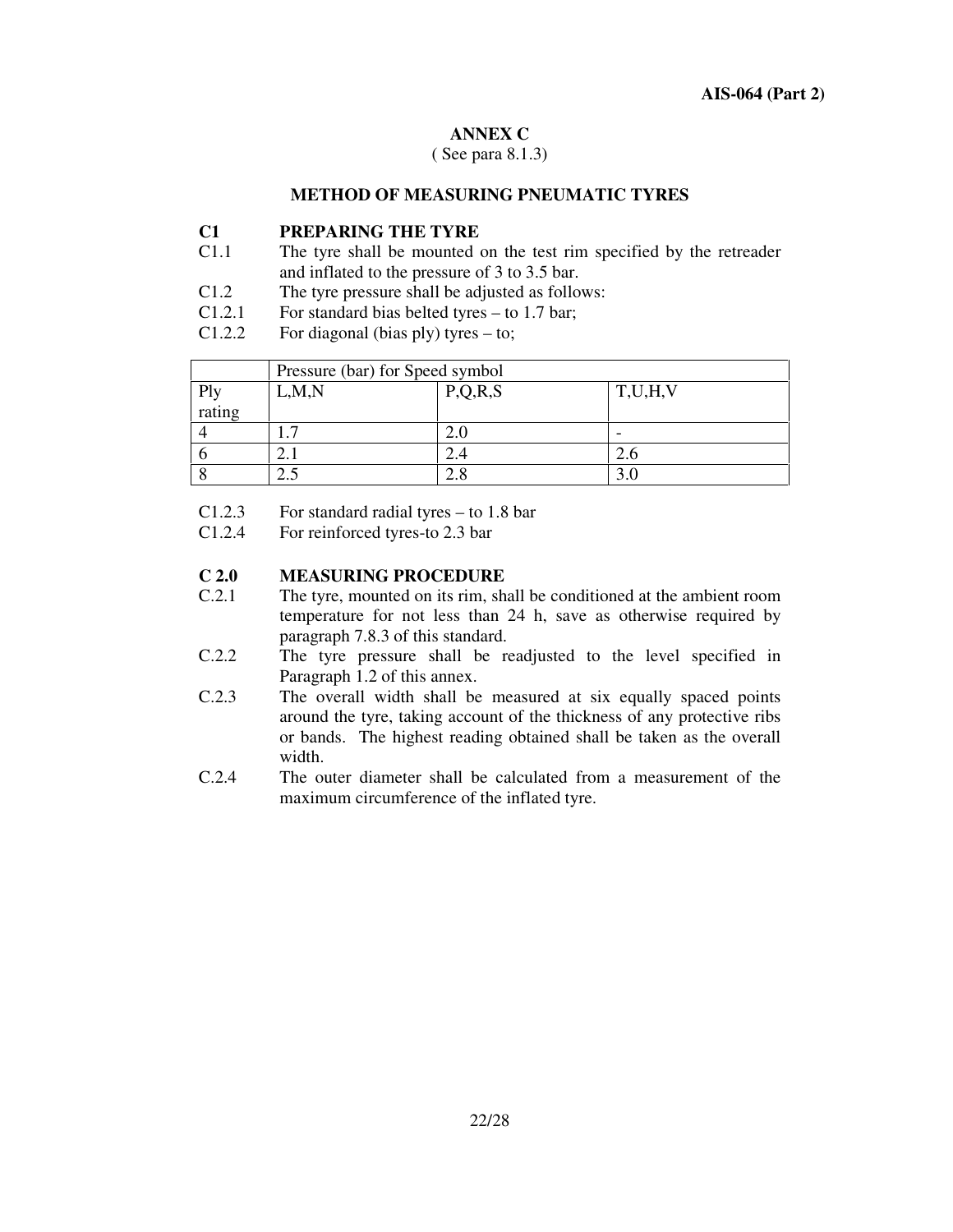#### **ANNEX D**

( See para 7.8.1)

#### **PROCEDURE FOR LOAD/SPEED PERFORMANCE TEST**

#### **D.1 PREPARING THE TYRE**

- D.1.1 Mount a retreaded tyre on the test rim specified by the retreader.
- D.1.2 Inflate the tyre to the appropriate pressure as given (in bar) in the table below:

| Speed    | Diagonal (bias-ply) tyres |     |     | <b>Radial Tyres</b> |            | Bias-belted    |
|----------|---------------------------|-----|-----|---------------------|------------|----------------|
| Category | (in bar)                  |     |     | (in bar)            |            | tyres (in bar) |
|          | Ply-rating                |     |     | Standard            | Reinforced | Standard       |
|          |                           |     |     |                     |            |                |
| L, M, N  | 2.3                       | 2.7 | 3.0 | 2.4                 |            |                |
| P,Q,R,S  | 2.6                       | 3.0 | 3.3 | 2.6                 | 3.0        | 2.6            |
| T,U,H    | 2.8                       | 3.2 | 3.5 | 2.8                 | 3.2        | 2.8            |
|          | 3.0                       | 3.4 | 3.7 | 3.0                 | 3.4        |                |

- D.1.3 The retreading production unit may request, giving reasons, the use of a test inflation pressure different from those given in Paragraph 1.2 of this annex. In this case the tyre shall be inflated to the requested pressure.
- D.1.4 Condition the tyre and wheel assembly at test-room temperature for not less than three hours.
- D.1.5 Readjust the tyre pressure to that specified in paragraph 1.2 or 1.3 of this annex.

## **D.2 TEST PROCEDURE**

- D.2.1 Mount the tyre and wheel assembly on a test axle and press it against the outer face of a smooth surfaced power driven test drum either 1.70m ±1% or 2.00m ±1% diameter.
- D.2.2 Apply to the test axle a load equal to 80% of;
- D.2.2.1 The maximum load rating corresponding to the Load index for tyres with Speed symbols L to H inclusive,
- D.2.2.2 The maximum load rating associated with a maximum speed of 240 km/h for tyres of Speed Symbol "V" (see paragraph 3.35.2 of this standard)
- D.2.3 Throughout the test the tyre pressure must not be corrected and the test load must be kept constant.
- D.2.4 During the test the temperature in the test room must be maintained at between 20° and 40°C unless the tyre manufacturer or retreader agrees to a higher temperature.
- D.2.5 The endurance test programme shall be carried out without interruption and shall be as follows:
- D.2.5.1 Time taken from zero speed to initial test speed: 10 minutes;
- D.2.5.2 Initial test speed: prescribed maximum speed for the tyre concerned, less 40 km/h in the case of a test drum of  $1.70m \pm 1\%$  diameter or less 30 km/h in the case of a test drum of 2.00 m±1% diameter.
- D.2.5.3 Successive speed increments: 10 km/h upto the maximum test speed;
- D.2.5.4 Duration of test at each speed step except the last: 10 minutes;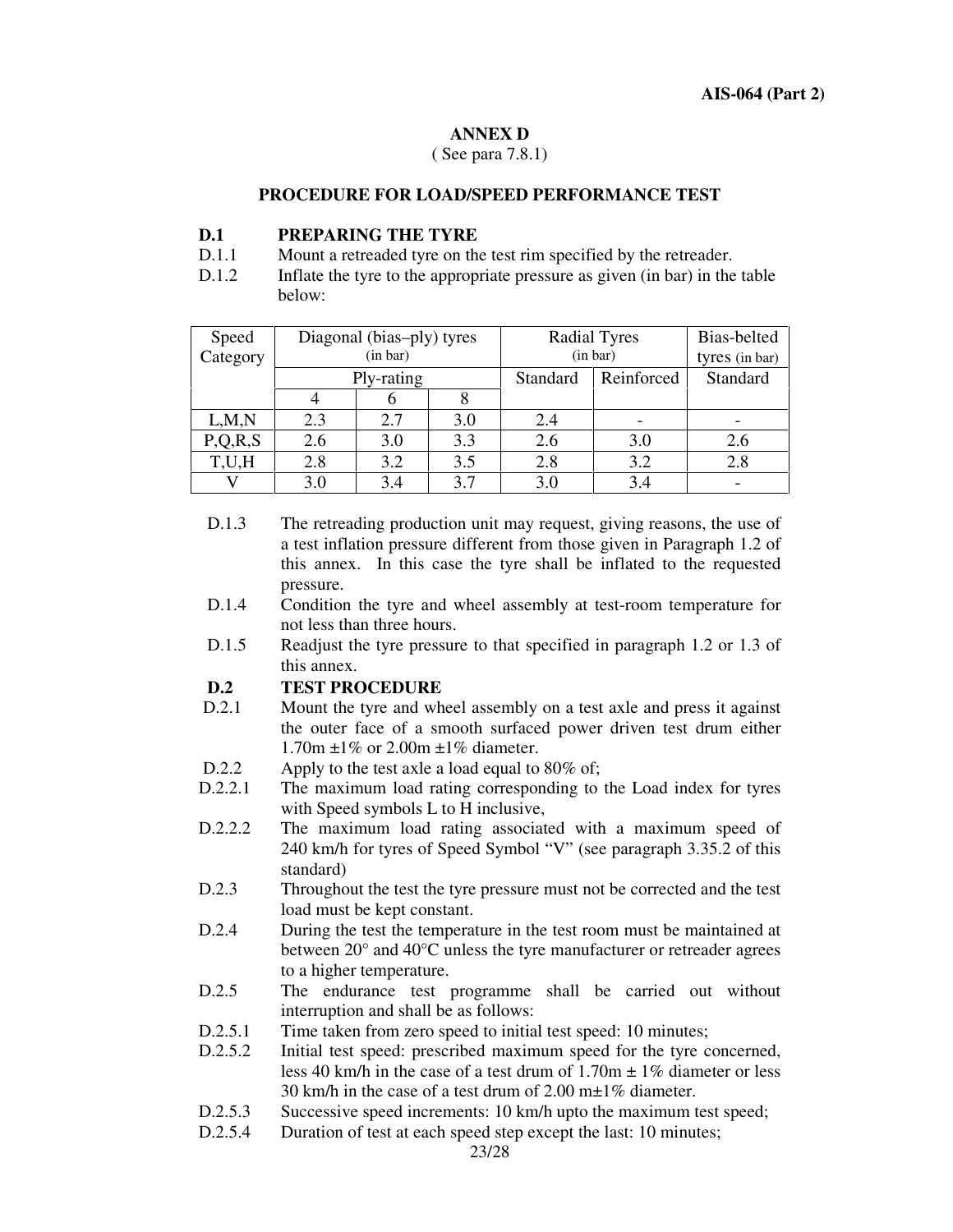- D.2.5.5 Duration of test at last speed step:20 minutes;
- D.2.5.6 Maximum test speed: prescribed maximum speed for the tyre concerned, less 10 km/h in the case of a test drum of 1.70 m  $\pm 1\%$ diameter or the prescribed maximum speed in the case of a test drum of 2.00 m  $\pm 1\%$  diameter.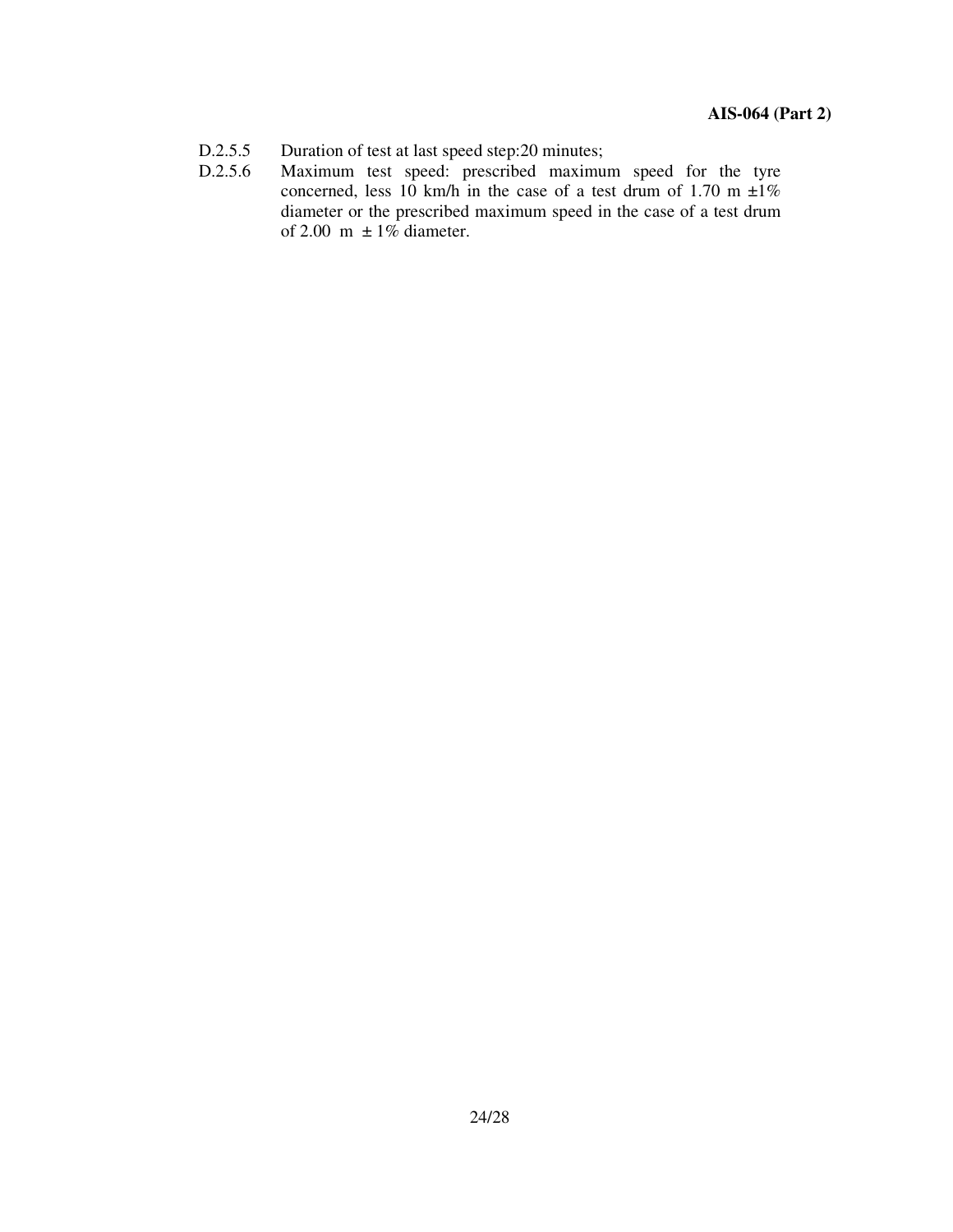#### **ANNEX E**

( See para 7.8.2)

#### **ENDURANCE PERFORMANCE TEST**

#### **E 1.1 APPARATUS**

The test wheel shall be a flat-smooth-faced wheel having diameter of 1. 7 m  $+$  1 %. The surface width of the wheel shall be more than the loaded tyre tread width. The air surrounding the tyre during the test shall be at a temperature of 20 to  $40^{\circ}$ C, or at a higher temperature if acceptable to the tyre manufacturer.

#### **E 1.2 PREPARATION OF TYRE FOR THE TEST**

Condition the inflated tyre/rim-wheel assembly in an ambient atmosphere 20 to 40°C or higher if acceptable to the tyre manufacturer for a minimum period of 3 h. Readjust if necessary, the tyre pressure to the original inflation pressure immediately before the test.

#### **E 1.3 TEST PROCEDURE**

Mount the conditioned tyre/rim-wheel assembly on a test machine axle and press the tyre tread against the face of the test drum at the initial (Stage-1) Test Load, followed by the Test Loads stage II and III, as those specified in the following table.

#### **Table – Endurance Test Parameters**

#### **Test Inflation Pressure 180 kPa**

| Test Load kg    |             | Maximum Load capability x Percentage of Maximum Load |
|-----------------|-------------|------------------------------------------------------|
| Test speed km/h |             |                                                      |
| Test stage      | Test period | Percentage of Maximum Rated load                     |
|                 | 11.         |                                                      |
|                 |             |                                                      |
|                 |             |                                                      |
|                 |             |                                                      |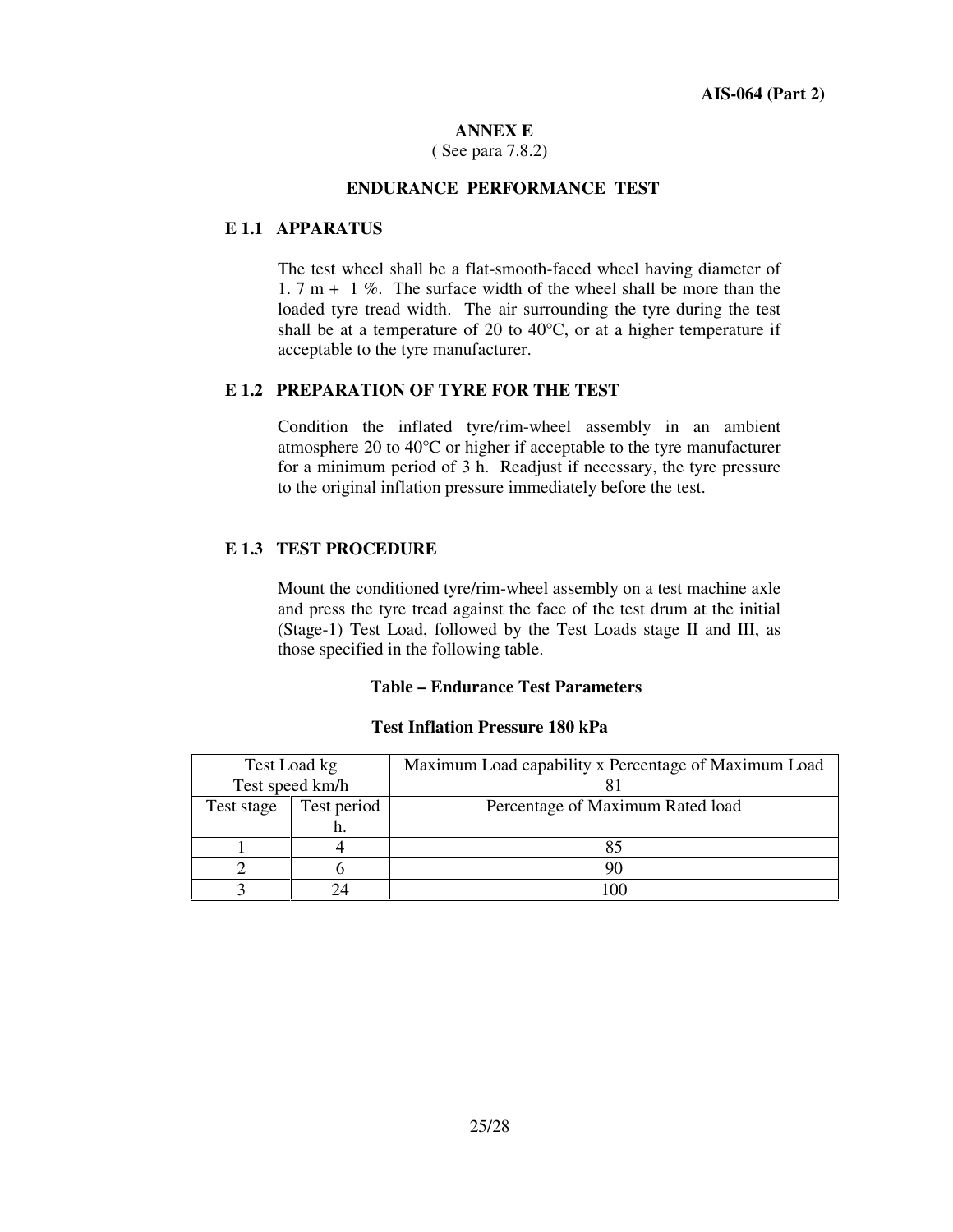#### **ANNEX F**

#### ( See para 7.8.3)

#### **TYRE STRENGTH TEST (PLUNGER TEST)**

#### **F 1.1 APPARATUS**

The equipment consists of a cylindrical steel plunger, having a hemispherical end of a diameter specified in the 7.8.3 for type of tyre and a device to force the plunger rod into a tyre at the rate specified in 1.3 of Annex F.

#### **F 1.2 PREPARATION OF TYRE FOR THE TEST**

The tyre with a tube shall be mounted and inflated on a test rim of the recommended size and shall be conditioned at approximately the temperature of the room in which the test is to bew conducted for at least 3 hours after which the pressure shall be adjusted, if necessary, to the test inflation pressure specified in 7.8.3.

#### **F 1.3 TEST PROCEDURE**

The plunger rod shall be forced into the tread of the tyre/wheel assembly mounted as described in F 1.1. Perpendicularly over a tread element at the centerline of the tread, or as near as possible to avoiding penetration into a tread groove. The rate of travel of the plunger; shall be  $50 \pm 1.5$  mm per minute until the tyre breaks or the plunger is stopped by the rim (bottoming of the plunger against the rim), in which case the tyre shall be deemed to have passed the test regardless of energy value. Measurement of force and penetration at break (or bottoming against the rim) shall be made at 5 points nearly equally spaced around the tyre circumference. The arithmetic mean energy absorbed shall be calculated from the five energy values obtained at the break, using the formula given in F1.4.

**F 1.4** Formula for calculating the breaking energy:

$$
W = \frac{F \times P}{2} \times 10^{-3}
$$

Where

 $W =$  energy at break(or bottoming) in J (Joule)

 $F =$  arithmetic mean of force at break (or bottoming) in N; and

 $P =$  arithmetic mean of penetration at break (or bottoming) in mm.

**F 1.5** As an option, for purpose of conformity, if the plunger energy measurements meet or exceed the minimum value specified, it is not necessary to continue penetration of the plunger to break the tyre.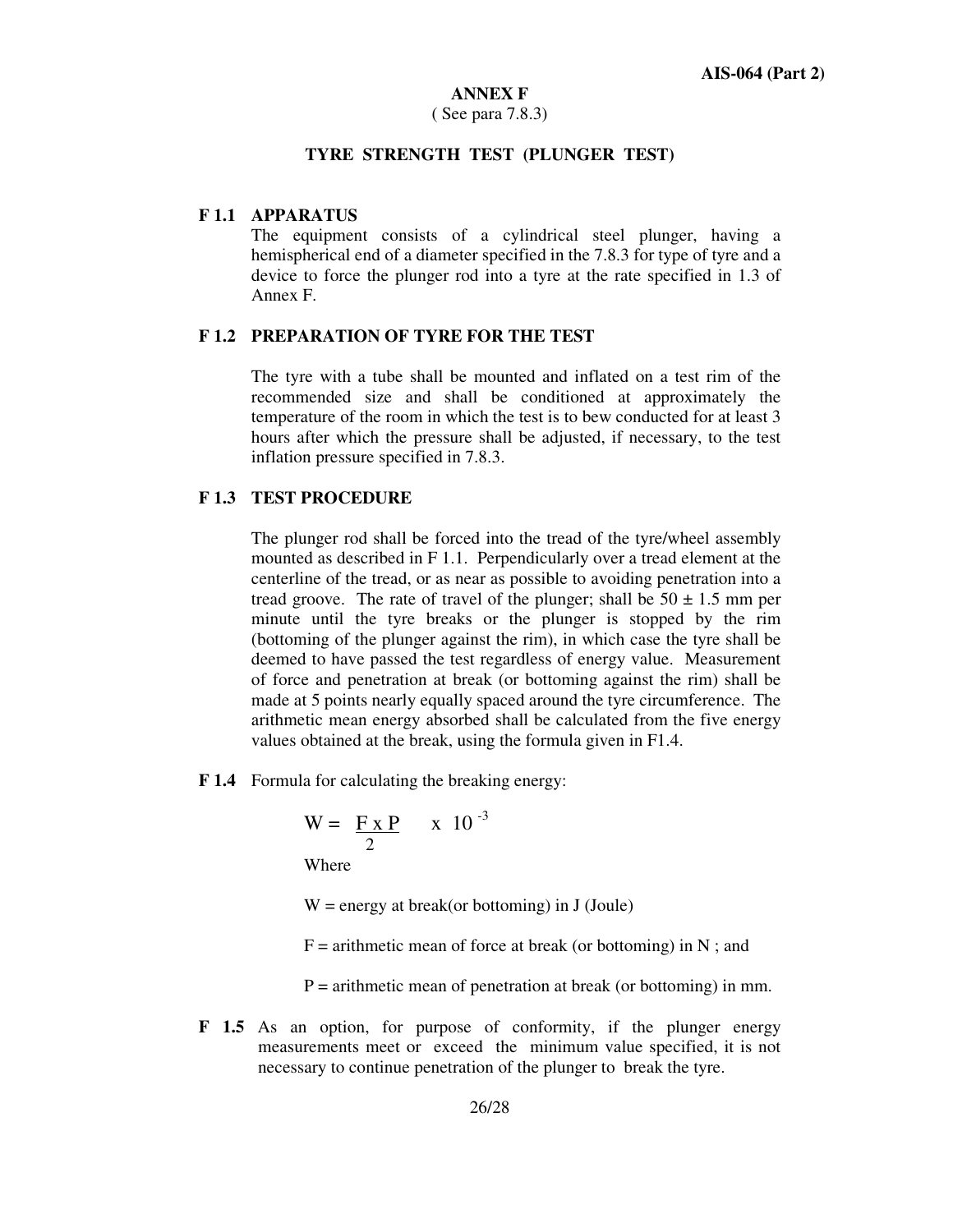## **ANNEX G** ( See para 3)